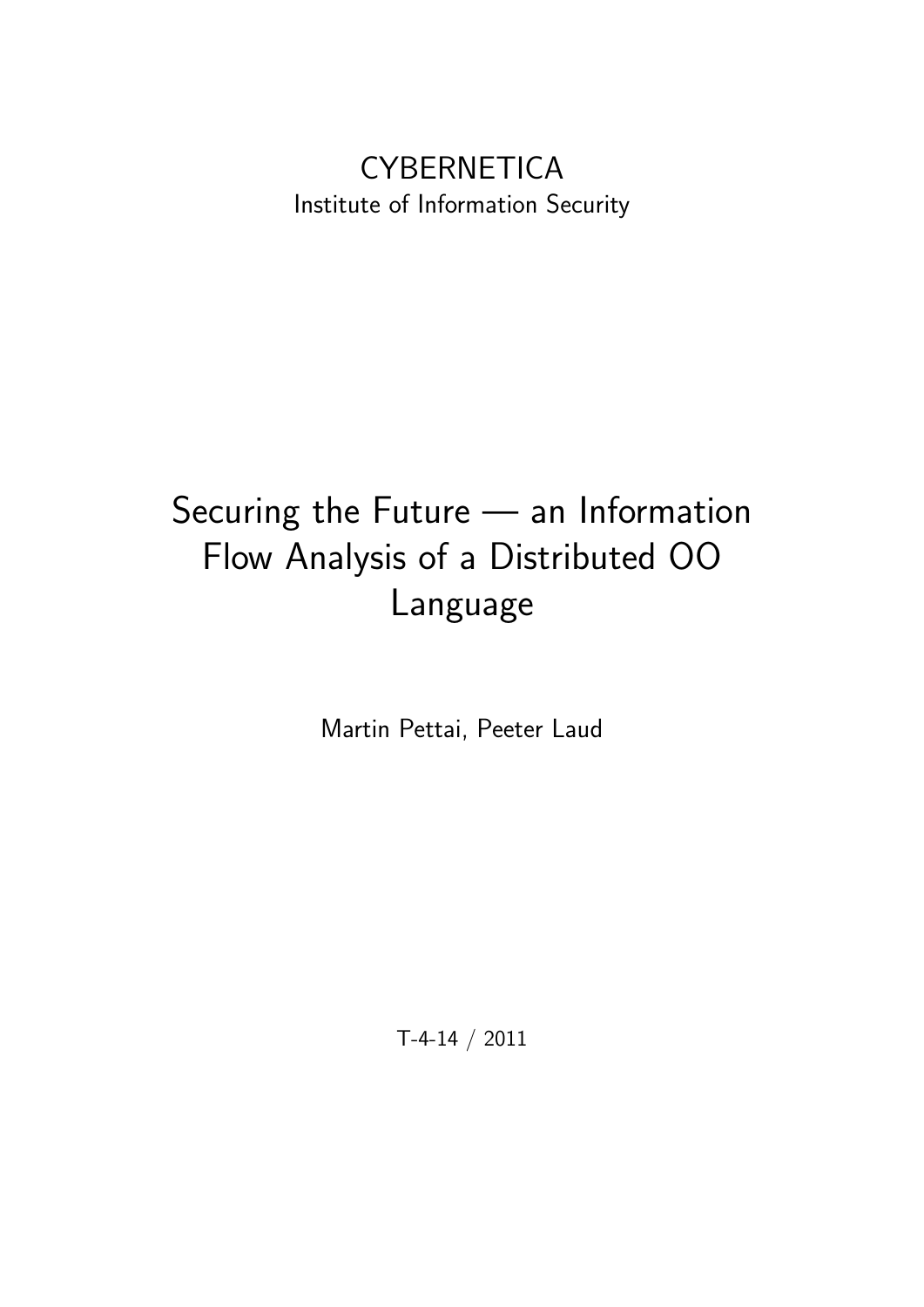Copyright  $\odot$ 2011 Martin Pettai<sup>1,2</sup>, Peeter Laud<sup>1,2</sup>. <sup>1</sup> Cybernetica, Institute of Information Security, <sup>2</sup> University of Tartu, Institute of Computer Science

The research reported here was supported by:

- 1. the European Union's Seventh Framework Programme (FP7/2007-2013) under grant agreement no. 231620,
- 2. Estonian Science Foundation, grants no. 7543 and 8124,
- 3. the European Regional Development Fund through the Estonian Center of Excellence in Computer Science, EXCS

All rights reserved. The reproduction of all or part of this work is permitted for educational or research use on condition that this copyright notice is included in any copy.

Cybernetica research reports are available online at http://research.cyber.ee/

Mailing address: AS Cybernetica Akadeemia tee 21 12618 Tallinn Estonia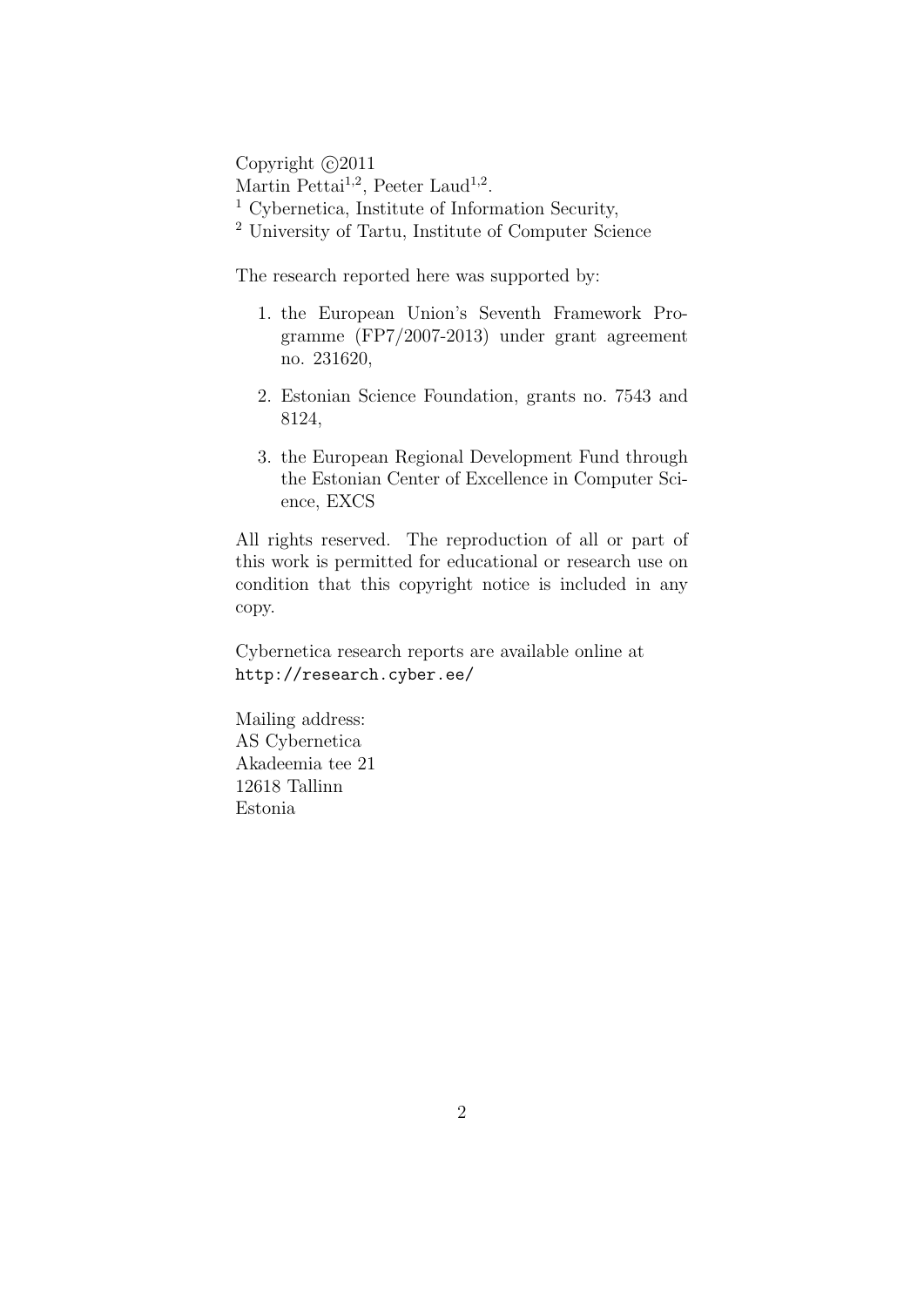## Securing the Future — an Information Flow Analysis of a Distributed OO Language

Martin Pettai, Peeter Laud

November 14, 2011

#### Abstract

We present an information-flow type system for a distributed objectoriented language with active objects, asynchronous method calls and futures. The variables of the program are classified as high and low. We allow while cycles with high guards to be used but only if they are not followed (directly or through synchronization) by an assignment to a low variable. To ensure the security of synchronization, we use a high and a low lock for each concurrent object group (cog). In some cases, we must allow a high lock held by one task to be overtaken by another, if the former is about to make a low side effect but the latter cannot make any low side effects. This is necessary to prevent synchronization depending on high variables from influencing the order of low side effects in different cogs. We prove a non-interference result for our type system.

## 1 Introduction

The question of information security arises when the inputs and outputs of a program are partitioned into different security classes. In this case we want the high-security inputs not inappropriately influence the low-security outputs and other behaviour observable at low clearance. The strongest such property is noninterference [9] stating that there is no influence at all; or that variations in the high-security inputs do not change the observations at the low level.

Over the years, static analyses, typically type systems for verifying secure information flow have been proposed for programs written in many kinds of programming languages and paradigms — imperative or functional, sequential or parallel, etc. Each new construct in the language can have a profound effect on the information flows the programs may have. With the spread of distributed computing and multi-core processors, concurrent object-oriented programming is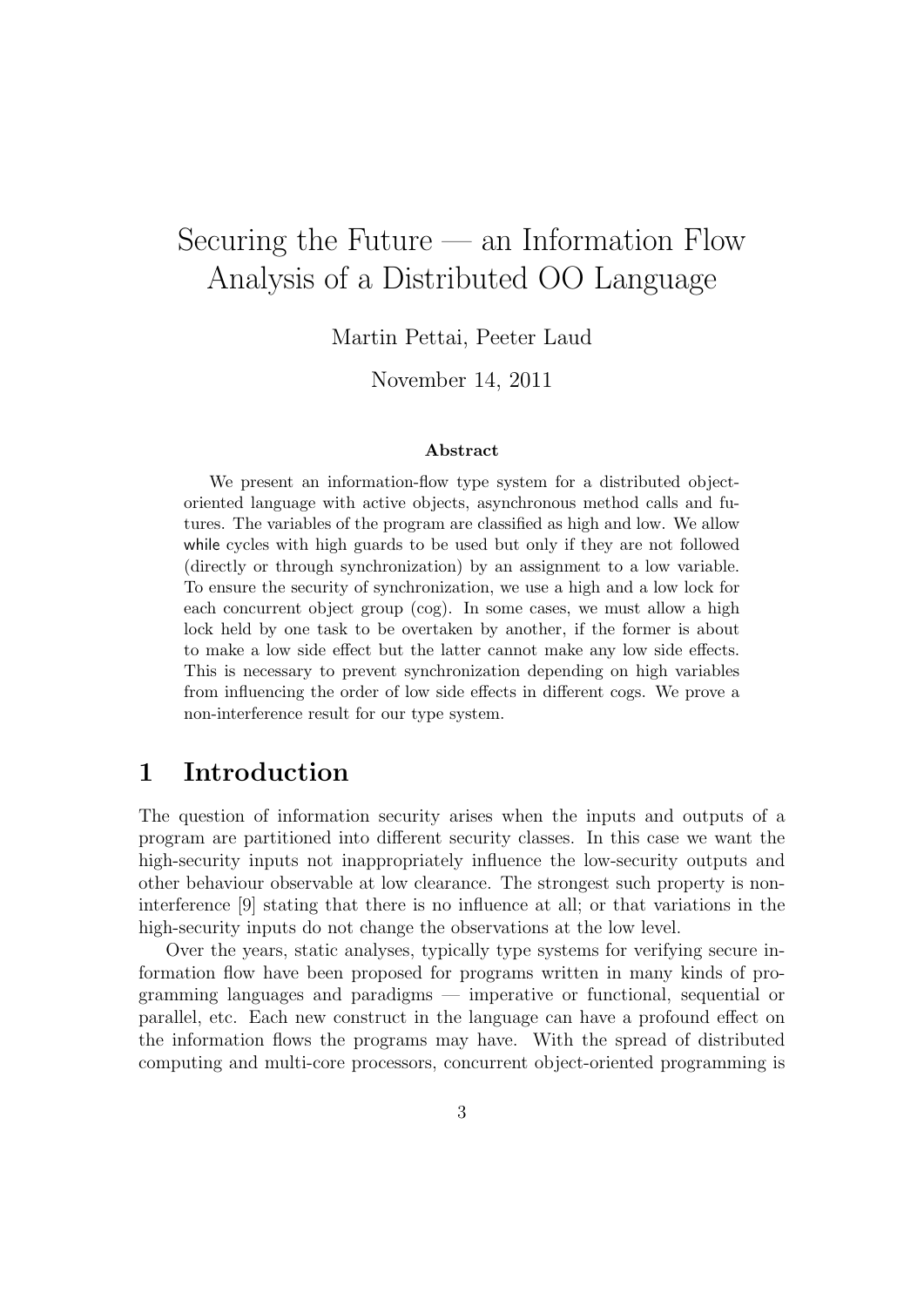gaining mindshare. The languages supporting this paradigm emphasize the greater independence of objects and various methods of communication between the objects and the concurrently running tasks. The effect these constructs have on the information flow has not yet been thoroughly investigated. On the one hand, the communication primitives are prone to introducing information leaks. On the other hand, the explicit independence of objects and their groups can provide clear evidence that certain flows are missing.

In this paper, we investigate a particular concurrent object-oriented language, related to Creol [12] and JCoBoxes [20]. The language, its syntax and semantics is almost the same as the concurrent OO sublanguage of the core Abstract Behavioural Specification Language (ABS) [10] and shall henceforth be named as this. At the core of this language lies the notion of a concurrent object group (cog). Different cogs run concurrently and independently of each other and communicate only via asynchronous method calls. When placing such a call, a *future*  $|8|$  (a placeholder for the eventually available return value) is immediately returned. A future admits certain operations for checking the presence of and reading the return value. Inside a cog, there may also be several running tasks sharing some common state (the fields of the object). In contrast, these tasks are scheduled cooperatively, such that there is always just a single active task per cog.

In this paper we propose a type system for checking the non-interference in programs written in ABS. For eliminating certain information flows, and for simplifying the checks we will fix or adjust certain details of the language in a manner that can be seen as non-essential for its purposes (specifying concurrent systems). Compared to [10], our language has a more fine-grained system of locks for controlling which task is currently running inside a cog. We have also restricted the scheduler for non-preemptive tasks, such that information flow properties are easier to enforce. The specification of scheduling decisions is made harder by the necessity to not introduce deadlocks into the program that were not there before. On the other hand, different cogs are running in a truly parallel fashion, scheduled nondeterministically.

We will introduce the syntax and semantics of ABS in Sec. 2. While describing the syntax, we will already introduce security types and annotations that form the basis for defining non-interference. In Sec. 3 we introduce our type system for secure information flow, and state and prove the properties satisfied by well-typed programs. We review the related work in Sec. 4 and discuss our results in Sec. 5. The appendix contains an example of a program in our language.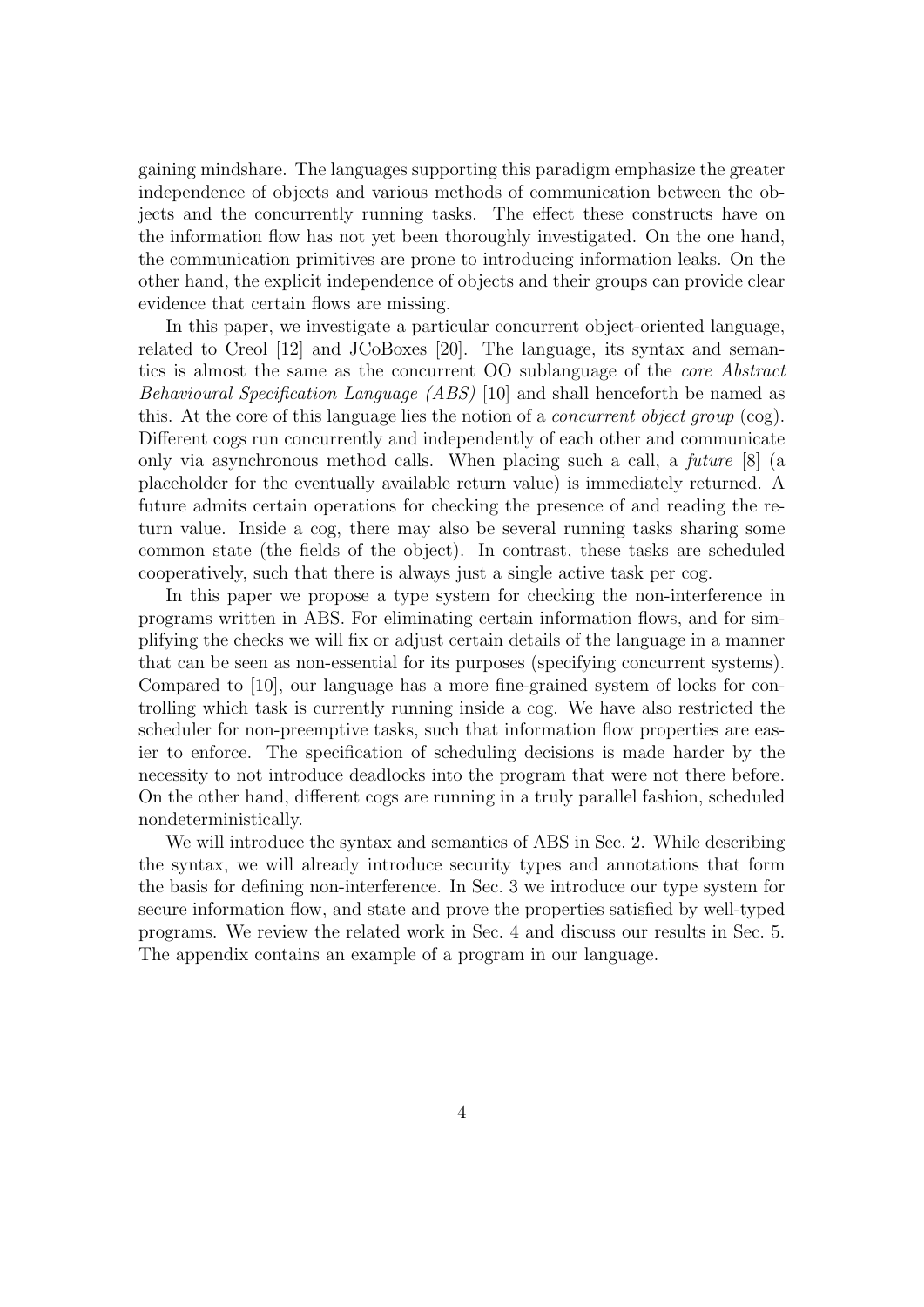$x | n | o | b | f$  local variable | task | object | cog | field name  $Pr ::= \overline{Cl} \ B$  program  $Cl ::= \text{class } C\{\overline{T} f \ \overline{M}\}\$  class definition  $M ::= (m: (l, \overline{T}) \stackrel{l[, i]}{\to} \mathsf{Cmd}^l$ method definition  $B ::= \{Tx \ s; x\}$  method body  $v ::= x | \text{this} | \text{this}.f$  variable  $i ::= ... | -1 | 0 | 1 | ...$  integer  $e ::= e_n | e_s$  expression  $e_p ::= v \mid \text{null} \mid i \mid e_p = e_p$  pure expression  $e_s ::= e_p!_lm(\overline{e_p}) | e_p \text{.get}_l | \text{ new } C | \text{ new cog } C$ expression with side effects  $s ::= v := e | e |$ skip | suspend<sub>l</sub> | await<sub>l</sub> g statement | if  $(e_p)$  s else s | while<sub>l</sub>  $(e_p)$  s | s; s  $g ::= v$ ? guard  $l ::= L | H$  security level  $\ell ::= l | i$  security level or integer  $T::=\mathsf{Int}_l \mid C_l \mid \mathsf{Fut}_l^{\ell}(T) \mid \mathsf{Guard}_l^{\ell}$ security type

Figure 1: Syntax

## 2 The Programming Language

#### 2.1 Syntax

Our programming language is a simplified version of ABS. Its (abstract) syntax is given in Fig. 1. The notation  $\overline{X}$  denotes a sequence of X-s. Several constructs in the syntax are annotated by security levels. These do not have to be provided by the programmer, as they can be inferred automatically during type checking.

Let us explain the language constructs related to distributed execution.  $e_p!m(\overline{e_p})$ denotes the asynchronous call of the method m. The call immediately returns a future. The get-construct is used to read the value of that future, if it is available. If not, then get blocks. The suspend-statement suspends the current thread, it is used for non-preemptive scheduling inside a cog. The statement await  $g$  suspends until the guard  $g = v$ ? becomes true, which happens when the future v obtains a value.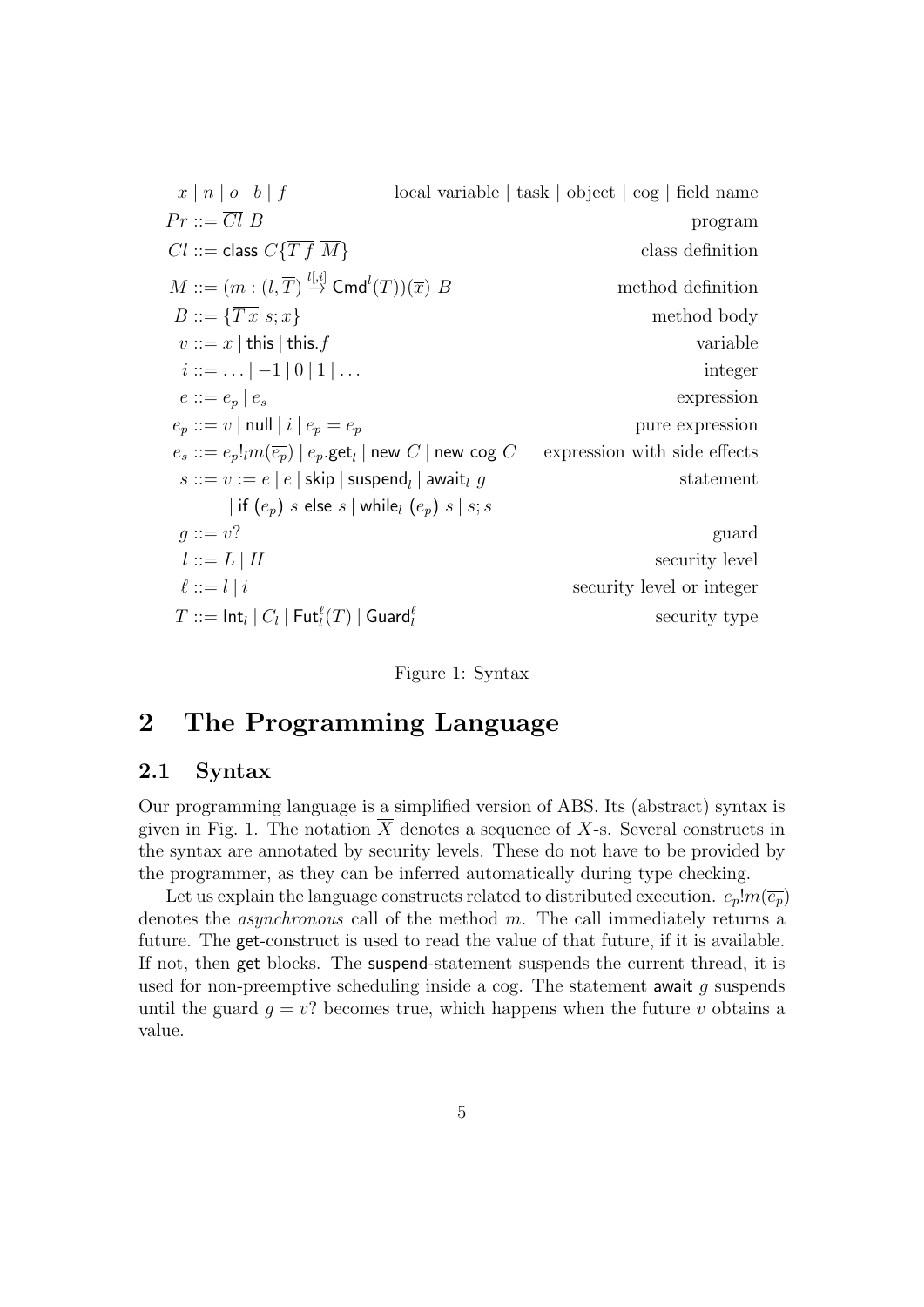#### 2.2 Operational Semantics

We first define run-time configurations. The program at run time is a set of cogs (concurrent object groups), each of which contains a set of objects. Each object is related to zero or more tasks. The run-time configurations are as follows:

$$
P ::= b[n_1, n_2] | o[b, C, \sigma] | n \langle b, o, \sigma, s \rangle | P || P
$$

Each cog is represented by its identifier  $b$  and the state of its locks. Each cog has two locks—the low lock, which is owned by task  $n_1$  (or is free if  $n_1 = \perp$ ), and the high lock, which is owned by task  $n_2$  (or is free if  $n_2 = \perp$ ).

Each object is represented by its identifier  $o$ , its cog  $b$ , its class  $C$ , and its state  $\sigma$  (the values of its fields). Each task is represented by its identifier n, its cog b, its object o, the statement s that is yet to be executed in this task, and its state  $\sigma$  (the values of its local variables).

The run-time syntax will have some additional constructs:

$$
e_p ::= \dots |n|o \qquad s ::= \dots | \text{ grab}_l | \text{ release}_l \qquad a ::= \text{null} |i|n|o
$$

Thus task and object identifiers can be used (these result from evaluating other expressions) and we will use  $a$  to denote fully reduced expressions (i.e. constants): Also separate statements are introduced for grabbing and releasing locks (used for executing suspend and when starting and terminating tasks).

The initial configuration for the program  $\overline{Cl}$   $\{\overline{T} x \ s; x_0\}$  will be

$$
b_0[n_0, n_0] \parallel n_0 \langle b_0, \text{null}, \sigma, s; \text{release}_L; x_0 \rangle
$$

i.e. an initial cog  $b_0$  will be created for the task  $n_0$  executing the main method. This task will have both locks initially and the statement  $\mathsf{release}_L$  is added to release the locks before the task terminates. This task is the only task that is not tied to an object (all tasks created later will be tied to some object). The variable  $x_0$  (which must have type  $\mathsf{Int}_L$ ) will contain the return value of the program. Input can be given to the program through the initial values of the variables in  $\sigma$ . These variables must be declared in the body of the main method.

Now we can give the reduction rules (including the necessary reduction contexts) in Figures 2 and 3. Again, some explanations are in order. The commands grab and release manipulate the locks of a cog. Suspending a task is equivalent to releasing a lock and then trying to grab it again. A method body that starts with a grab is currently suspended. It is possible to perform either a low or a high suspend. When a task has performed a high suspend, then only other high-suspended tasks can continue.

An asynchronous call (acall) creates a new task in the cog containing the receiver of the call. The new task is initially suspended. The name of the new task is used as the future.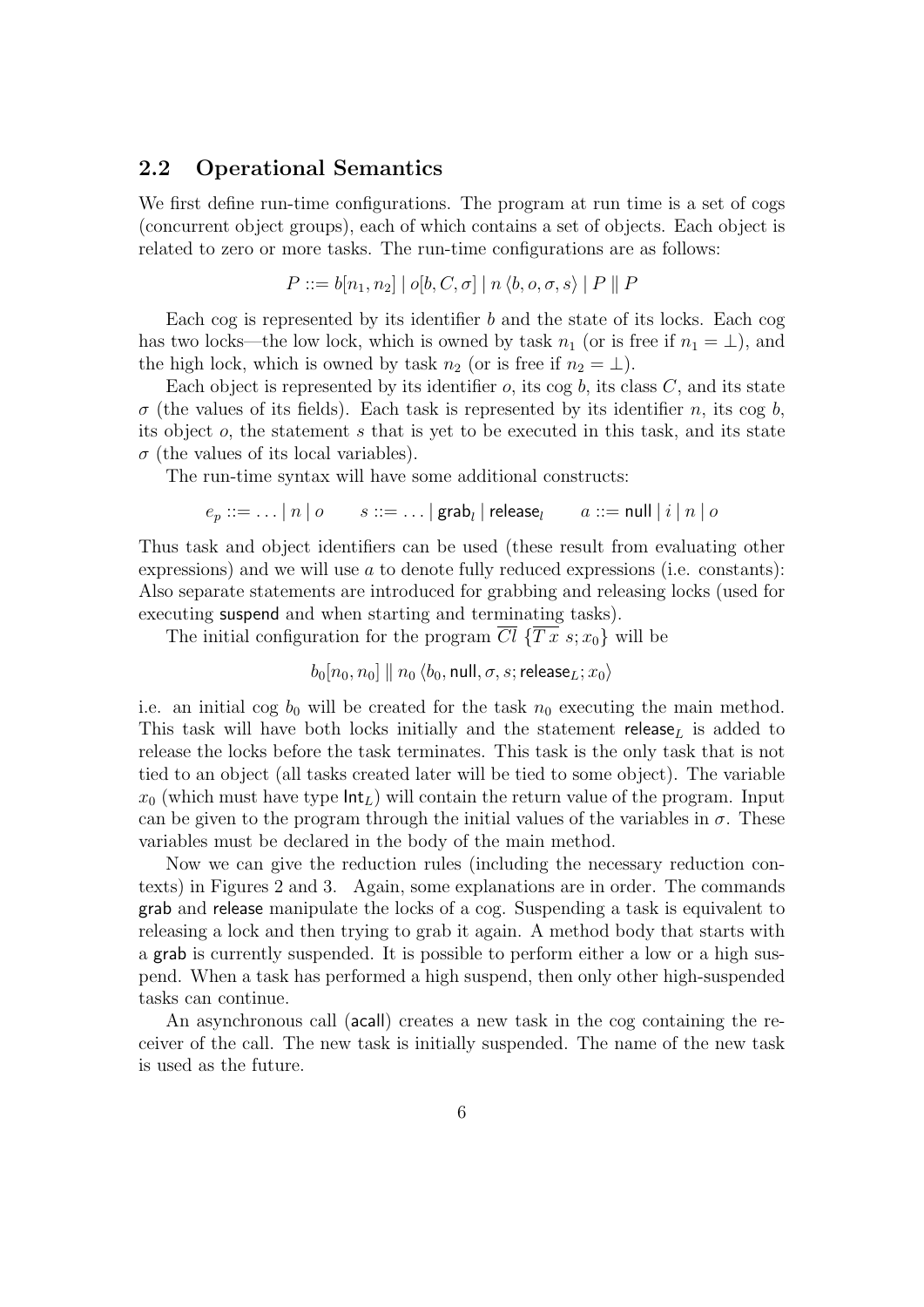$$
R_1[e] ::= x := e | this.f := e
$$
\n
$$
R_2[e] ::= R_1[e] | \text{ if } (e) s_1 \text{ else } s_2 | R_1[e, \text{get}_1 | R_1[e, m(e')] |
$$
\n
$$
| R_1[e'|, m(\overline{e_1} e \overline{e_2})] | R_2[e = e'] | R_2[e' = e]
$$
\n
$$
n' \text{ fresh} \text{body}(m) = s(\overline{x}); x' \text{ s}_{task} = \text{graph}_i; s[\overline{a}|\overline{x}]; \text{release}; x' \text{ (acall)}
$$
\n
$$
\sigma'[b', C, \sigma'] || n (b, o, \sigma, R_1[\sigma'], s) || n' (b', \sigma', \sigma_{init}, s_{task})
$$
\n
$$
\sigma'[s, \sigma', \overline{m} || n (b, o, \sigma, R_1[\sigma'], s) || n' (b', \sigma', \sigma_{init}, s_{task})]
$$
\n
$$
\sigma'
$$
\n
$$
\frac{\sigma}{n (b, o, \sigma, R_1[\text{new } C]; s) \rightsquigarrow n (b, o, \sigma, R_1[\sigma'], s) || \sigma'[b, C, \sigma_{init}]} \text{ (new)}
$$
\n
$$
\frac{\sigma}{n (b, o, \sigma', R_1[\overline{n}', \text{get}_i]; s) || n' (b', \sigma', \sigma, x) \rightsquigarrow (e^{e_{1}})}
$$
\n
$$
\frac{\sigma}{n (b, o, \sigma', R_1[\overline{n}', \text{get}_i]; s) || n' (b', \sigma', \sigma, x) \rightsquigarrow (e^{e_{1}})}
$$
\n
$$
\frac{\sigma}{n (b, o, \sigma', R_1[\overline{n}', \text{get}_i]; s) || n' (b', \sigma', \sigma, s'; x) \rightsquigarrow n (b, o, \sigma, R_2[\sigma]; s) || n' (b', \sigma', \sigma, s'; x) \nonumber
$$
\n
$$
\frac{\sigma}{n (b, o, \sigma', R_2[x]; s) \rightsquigarrow n (b, o, \sigma, R_2[\sigma(x)]; s) (s^{o_{1}}] \text{ (b)} \text{ (d)} \text{ (d)} \text{ (e)} \text{ (e)} \text{ (e)} \text{ (e)} \text{ (e)} \text{ (e)} \text{ (e)} \text{ (e
$$

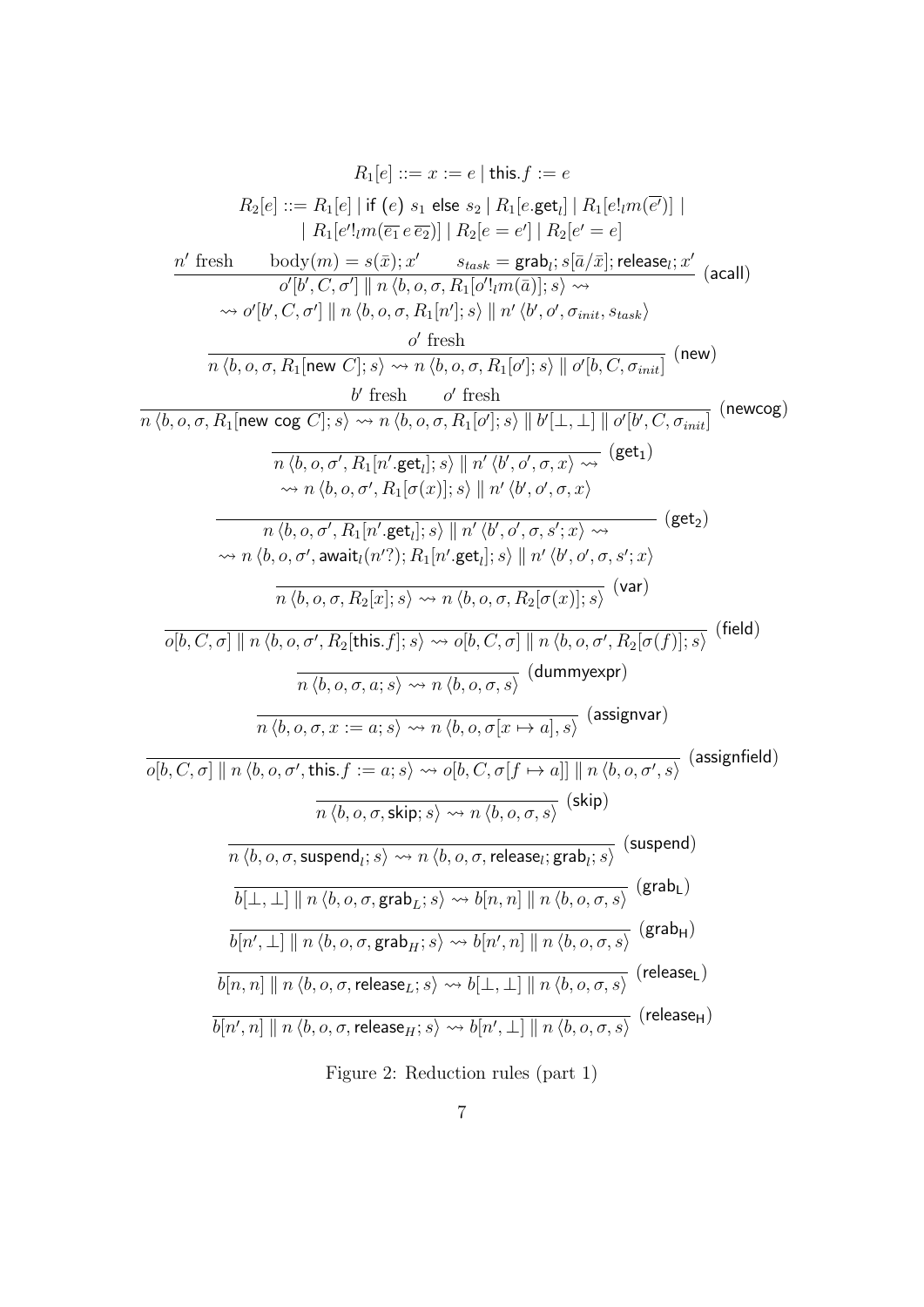$$
\frac{i \neq 0}{n \langle b, o, \sigma, \text{if } (i) \ s_1 \text{ else } s_2; s \rangle \rightsquigarrow n \langle b, o, \sigma, s_1; s \rangle} \text{ (if.)}
$$
\n
$$
\frac{n \langle b, o, \sigma, \text{if } (0) \ s_1 \text{ else } s_2; s \rangle \rightsquigarrow n \langle b, o, \sigma, s_2; s \rangle} \text{ (if.)}
$$
\n
$$
\frac{n \langle b, o, \sigma, \text{if } (e) \ s_1 \text{ suspend}_i; \text{while } (e) \ s_1 \rangle \rightsquigarrow} \text{ (while)}
$$
\n
$$
\frac{n \langle b, o, \sigma, \text{if } (e) \ (s_1; \text{suspend}_i; \text{while } (e) \ s_1 \rangle \text{ else skip}; s_2 \rangle}{n \langle b, o, \sigma', \text{await}_l(n''); s \rangle \parallel n' \langle b', o', \sigma, x \rangle \rightsquigarrow n \langle b, o, \sigma', s \rangle \parallel n' \langle b', o', \sigma, x \rangle} \text{ (await.)}
$$
\n
$$
\frac{n \langle b, o, \sigma', \text{await}_l(n''); s \rangle \parallel n' \langle b', o', \sigma, s'; x \rangle \rightsquigarrow} \text{ (await.)}
$$
\n
$$
\frac{n \langle b, o, \sigma', \text{suspend}_l; \text{await}_l(n''); s \rangle \parallel n' \langle b', o', \sigma, s'; x \rangle} \text{ the next step of } s_1 \text{ is low and the task } n' \text{ is high-low} \quad n \langle b, o, \sigma', \text{await}_l(n''); s \rangle \parallel n' \langle b', \sigma', \sigma, \text{graph}_l; s'; x \rangle \parallel} \text{ (await.)}
$$
\n
$$
\frac{n \langle b, o, \sigma', \text{susped}_l; \text{await}_l(n''); s \rangle \parallel n' \langle b', \sigma', \sigma, s'; x \rangle \parallel} \text{ [x_1, n']}
$$

Figure 3: Reduction rules (part 2)

A while-loop suspends after each iteration. Hence an infinite loop cannot stop the computation in the entire cog and cause information flows through nontermination in such manner. The semantics of the await-command is straightforward, except for the rule (await<sub>3</sub>). It is used to avoid certain deadlocks. See Sec.  $3.1$ for the definition of low and high-low tasks and further discussion. Basically, rule (await<sub>3</sub>) allows the task  $n'$  to preemptively start running (and suspend the task  $n_1$ ) if its final value is being waited for. In such manner, the possible non-termination of task  $n_1$  cannot affect the termination behaviour of n (the high-low task  $n'$  always terminates).

## 3 Type System for Non-Interference

#### 3.1 Types

The types in the type system are the following:

$$
T ::= \mathsf{Int}_l \mid C_l \mid \mathsf{Fut}_l^{\ell}(T) \mid \mathsf{Guard}_l^{\ell} \mid \mathsf{Exp}^l(T) \mid \mathsf{Cmd}^l \mid \mathsf{Cmd}^l(T) \mid (l, \overline{T}) \stackrel{l[, i]}{\rightarrow} \mathsf{Cmd}^l(T)
$$

Thus we can have integers, objects of class  $C$ , futures, guards, possibly nonterminating expressions, commands, commands (method bodies) returning a value,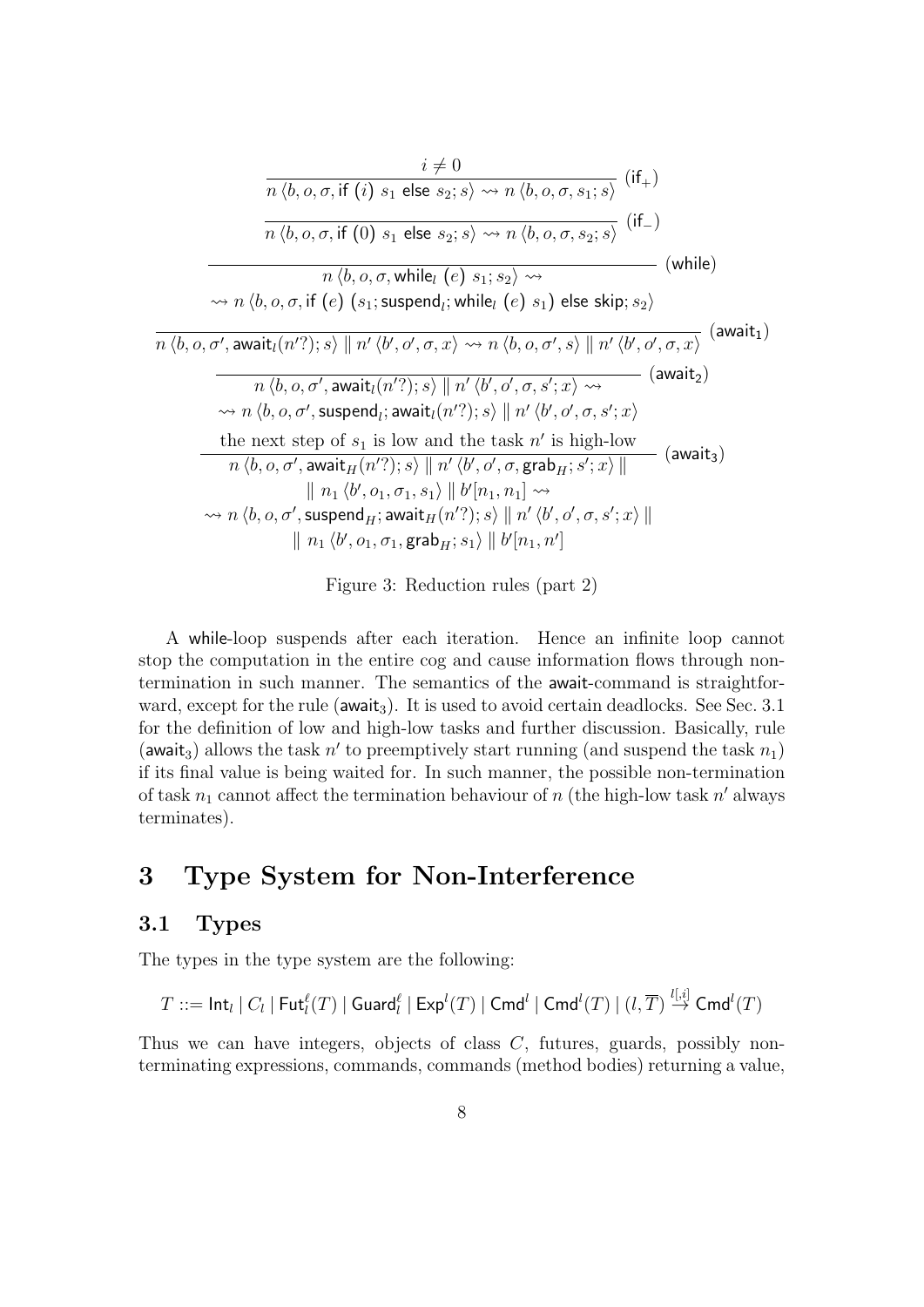$$
l \leq l \qquad L \leq H \qquad \frac{l_2 \leq l_1 \qquad \ell_3 \leq \ell_4}{\text{Guard}_{l_1}^{\ell_3} \leq \text{Guard}_{l_2}^{\ell_4}} \qquad \frac{l_2 \leq l_1 \qquad \ell_3 \leq \ell_4 \qquad T_5 \leq T_6}{\text{Fut}_{l_1}^{\ell_3}(T_5) \leq \text{Fut}_{l_2}^{\ell_4}(T_6)} \qquad \qquad \newline \text{Guard}_H^i \leq \text{Guard}_H^L \qquad \frac{l_1 \leq l_2}{C_{l_1} \leq C_{l_2}} \qquad \frac{l_1 \leq l_2}{\text{Int}_{l_1} \leq \text{Int}_{l_2}} \qquad \frac{\gamma, l \vdash e : T}{\gamma, l \vdash e : \text{Exp}^L(T)} \qquad \qquad \newline \frac{\gamma, l \vdash e : T_1 \qquad T_1 \leq T_2}{\gamma, l \vdash e : T_2} \qquad \frac{\gamma, l \vdash s : \text{cmd}^{l_1} \qquad l_1 \leq l_2}{\gamma, l \vdash s : \text{cmd}^{l_2}} \qquad \frac{\gamma, l_1 \vdash s : \text{cmd}^{l} \qquad l_1 \geq l_2}{\gamma, l_2 \vdash s : \text{cmd}^{l_1}}
$$

Figure 4: Subtyping rules

and methods. Here the subscript represents the security level of the value. For integers and objects, this corresponds to the upper bound on the security levels of the inputs that may have affected this value. For futures and guards, this is the upper bound on the (control flow) information that may affect which task this future is referring to. The security level on top of the arrow of the method type corresponds to the minimum level of side effects this method is allowed to perform. If this is high, then the side effects of this method do not affect the low part of the computation. The level  $l_0$  in the method type denotes the security level of the receiver of the method call (i.e., this-argument). The superscripts on the types are the upper bound on information that may affect whether this future, guard, expression, or command eventually returns a value or terminates. If this information is high, then the effects of any computation that follows are high, too.

We also define the security level corresponding to those security types that can be types of variables:

$$
level(C_l) = l \qquad level(\mathsf{Int}_l) = l \qquad level(\mathsf{Fut}_l^{\ell'}(T)) = l \qquad level(\mathsf{Guard}_l^{\ell'}) = l
$$

Thus  $level(T)$  is the maximum context level where assignments to variables of type T are allowed.

The typing rules are given in Figures 4, 5, and 6. The general shape of the typing rules is  $\gamma, l \vdash X : T$ , where  $\gamma$  is the typing context giving the types of local variables, fields, and methods, l is the current security context upper bounding the information that may have affected whether the execution reaches the current program point,  $X$  is a typable quantity and  $T$  is its type. For typing methods, there is no security context. Considering the meaning of sub- and superscripts in the types, the rules in Figures 4, 5, and 6 should be rather straightforward. A program Pr is well typed if  $\vdash Pr : ok$  is derivable.

We also allow an integer  $i$  to be added to the security level of the context. This is used to guarantee termination for methods (corresponding to high-low tasks in Def. 2) where the security level of the context is higher than the security level of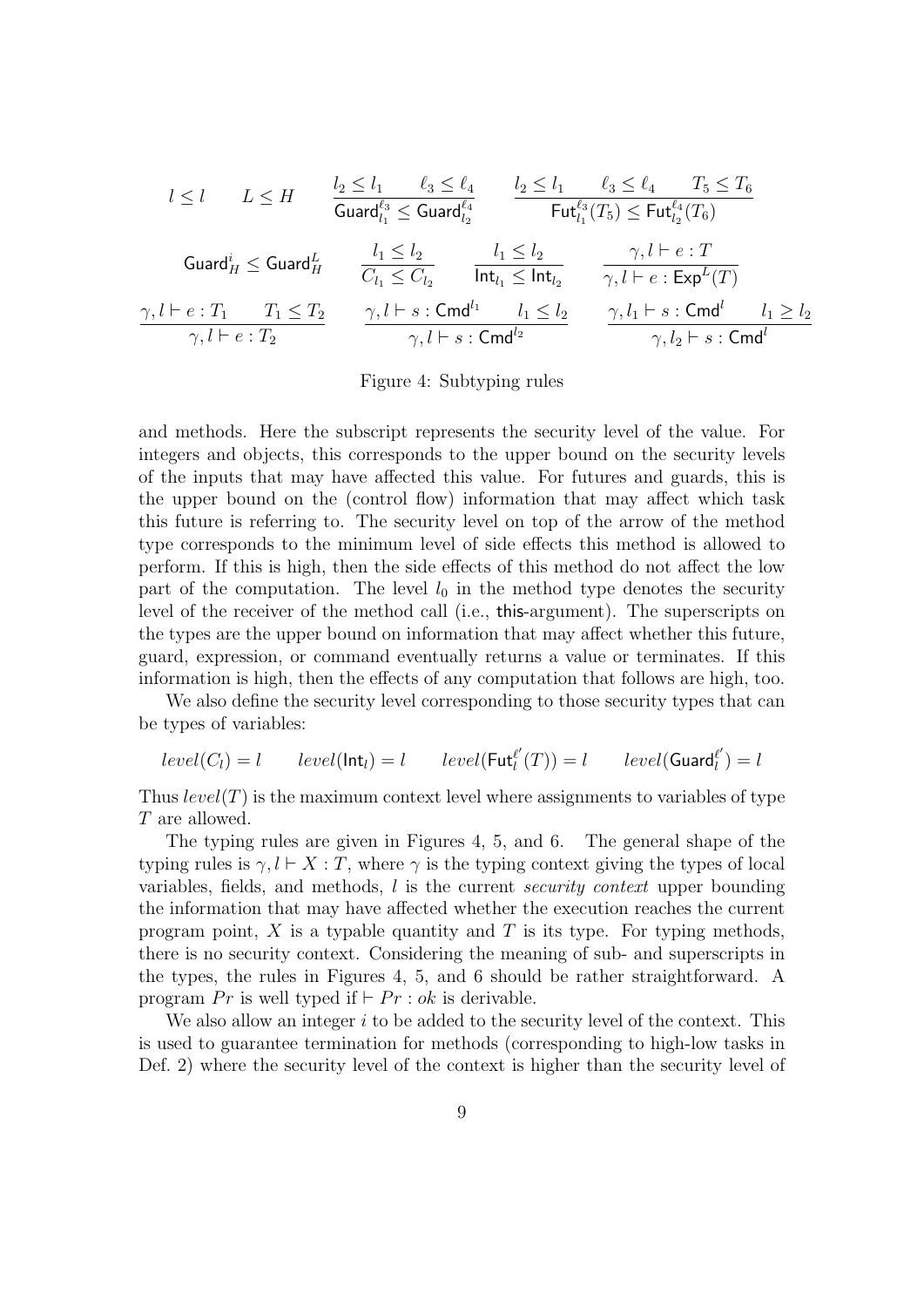$$
(\forall i) \ CI_i = \text{class } C_i \{ T_{i1} f_{i1} \dots T_{ir_i} f_{ir_i} M_{i1} \dots M_{ik_i} \}
$$

$$
(\forall i, j) \ M_{ij} = (m_{ij} : T'_{ij})(\overline{x_{ij}}) B_{ij}
$$

$$
\gamma = \{ C_i . f_{ij} \mapsto T_{ij} \mid 1 \le i \le n, 1 \le j \le r_i \} \cup
$$

$$
\bigcup \{ C_i . m_{ij} \mapsto T'_{ij} \mid 1 \le i \le n, 1 \le j \le k_i \}
$$

$$
(\forall i, j) \ \gamma \vdash M_{ij} : T'_{ij} \qquad B = \{ \overline{T} \ x \ s \} \qquad \gamma, \overline{x : T}, L \vdash s : \mathsf{Cmd}^L(\mathsf{Int}_L) \qquad \qquad \vdash Cl_1 \dots Cl_n \ B : ok \qquad (\mathsf{Prog})
$$

$$
\frac{\gamma_{i} \overline{x}:T, \text{ this}: C_{l_{0}}, l \vdash s: \text{Cmd}^{l_{1}}(T') \quad l = l_{1}}{\gamma \vdash (m:(l_{0},\overline{T}) \xrightarrow{l} \text{Cmd}^{l_{1}}(T'))(\overline{x}) \{\overline{T}\overline{x} s\} : (l_{0},\overline{T}) \xrightarrow{l} \text{Cmd}^{l_{1}}(T') \quad (\text{Method}_{1})
$$
\n
$$
\frac{\gamma_{i} \overline{x}:T, \text{ this}: C_{l_{0}}, l, i \vdash s: \text{Cmd}^{l_{1}}(T') \quad l > l_{1} \quad i > 0}{\gamma \vdash (m:(l_{0},\overline{T}) \xrightarrow{l} \text{Cmd}^{l_{1}}(T'))(\overline{x}) \{\overline{T}\overline{x} s\} : (l_{0},\overline{T}) \xrightarrow{l} \text{Cmd}^{l_{1}}(T') \quad (\text{Method}_{2})
$$
\n
$$
\frac{\gamma(C.f) \leq T \quad T \in \{C'_{l}, \text{Int}_{l}, \text{Fut}_{l}^{l_{1}}(T')\} \quad \gamma, l_{2} \vdash \text{this}: C_{l} \quad (\text{Field})}{\gamma, l \vdash \text{this}: T} \quad \frac{\gamma(x) = T}{\gamma, l \vdash x: T} \quad (\text{Var}) \quad \frac{\gamma}{\gamma, l \vdash \text{null}: C_{L}} \quad (\text{Null}) \quad \frac{\gamma}{\gamma, l \vdash i: \text{Int}_{L}} \quad (\text{Int})
$$
\n
$$
\gamma, l \vdash e: C_{l_{0}} \quad \gamma, l \vdash \overline{e}: \overline{T} \quad \gamma(C.m) = l_{0}, \overline{T} \xrightarrow{l} \text{Cmd}^{l_{1}}(T_{2})
$$
\n
$$
\frac{l_{0} \geq l \quad \overline{T} \geq l \quad l_{1} = l}{\gamma, l \vdash el m(\overline{e}): \text{Fut}_{l}^{l_{1}}(l \vee l_{1} \vee T_{2})} \quad (\text{ACall}_{1})
$$
\n
$$
\frac{l_{0} \geq l \quad \overline{T} \geq l \quad l_{1} < l}{\gamma, l \vdash el m(\overline{e}): \text{Fut}_{l}^{l_{1}}(l \vee l_{1} \vee
$$

Figure 5: Type rules (part 1)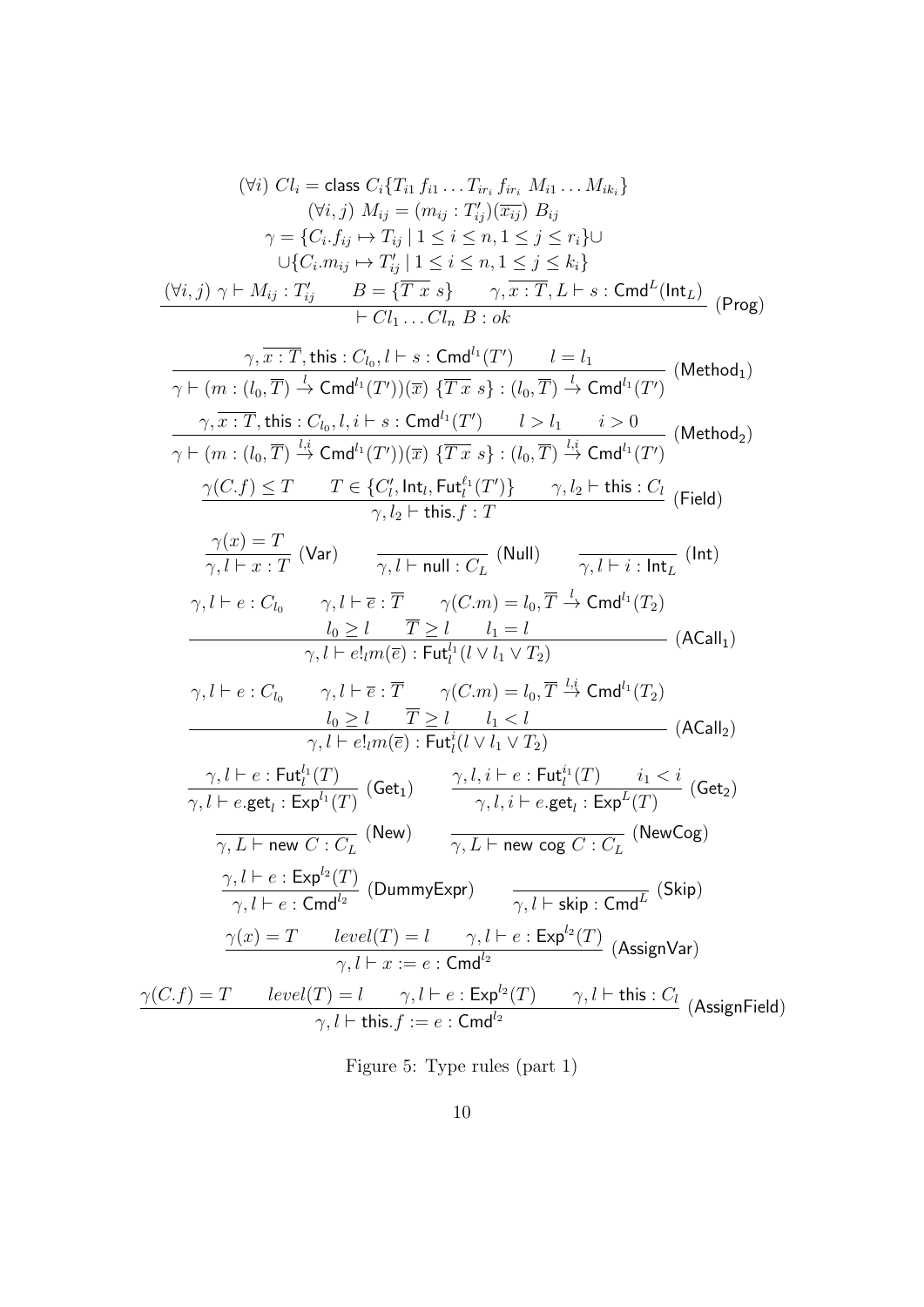$$
\frac{\gamma, l \vdash e : \text{Guard}_l^{l_1}}{\gamma, l \vdash \text{await}_l(e) : \text{cmd}^{l_1}} \quad (\text{Await}_1) \qquad \frac{\gamma, l, i \vdash e : \text{Guard}_l^{i_1} \qquad i_1 < i}{\gamma, l, i \vdash \text{await}_l(e) : \text{cmd}^{L}} \quad (\text{Avait}_2)
$$
\n
$$
\frac{\gamma, l \vdash \text{gravat}_l(e) : \text{cmd}^{L}}{\gamma, l \vdash \text{such}_l : \text{cmd}^{L}} \quad (\text{Grab}) \qquad \frac{\gamma, l \vdash \text{reward}_l \qquad \gamma, l \vdash \text{reward}_l}{\gamma, l \vdash \text{suspend}_l : \text{cmd}^{L}} \quad (\text{Release})
$$
\n
$$
\frac{\gamma, l \vdash e : \text{Int}_l \qquad \gamma, l \vdash s_1 : \text{cmd}^{l_1} \qquad \gamma, l \vdash s_2 : \text{cmd}^{l_1}}{\gamma, l \vdash f(e) s_1 \text{ else } s_2 : \text{cmd}^{l_1}} \quad (\text{If})
$$
\n
$$
\frac{\gamma, l \vdash e : \text{Int}_l \qquad \gamma, l \vdash s : \text{cmd}^{l_1}}{\gamma, l \vdash \text{while}_l(e) s : \text{cmd}^{l_1}} \quad (\text{While})
$$
\n
$$
\frac{\gamma, l \vdash s_1 : \text{cmd}^{l_1} \qquad \gamma, l \lor l_1 \vdash s_2 : \text{cmd}^{l_2}}{\gamma, l \vdash s_1; s_2 : \text{cmd}^{l_1 \lor l_2}} \quad (\text{Seq}_1)
$$
\n
$$
\frac{\gamma, l \vdash s_1 : \text{cmd}^{l_1} \qquad \gamma, l \lor l_1 \vdash s_2 : \text{cmd}^{l_2}(T)}{\gamma, l \vdash s_1; s_2 : \text{cmd}^{l_1 \lor l_2}(T)} \quad (\text{Seq}_2)
$$
\n
$$
\frac{\gamma, l \vdash x : T \quad level(T) = l}{\gamma, l \vdash x : \text{cmd}^{L}(T)} \quad (\text{ReturnVar}) \qquad \frac{\gamma, l' \vdash e : \text{Fut}_l^{l_1}(T)}{\gamma, l \vdash x : \text{Card}^{
$$

Figure 6: Type rules (part 2)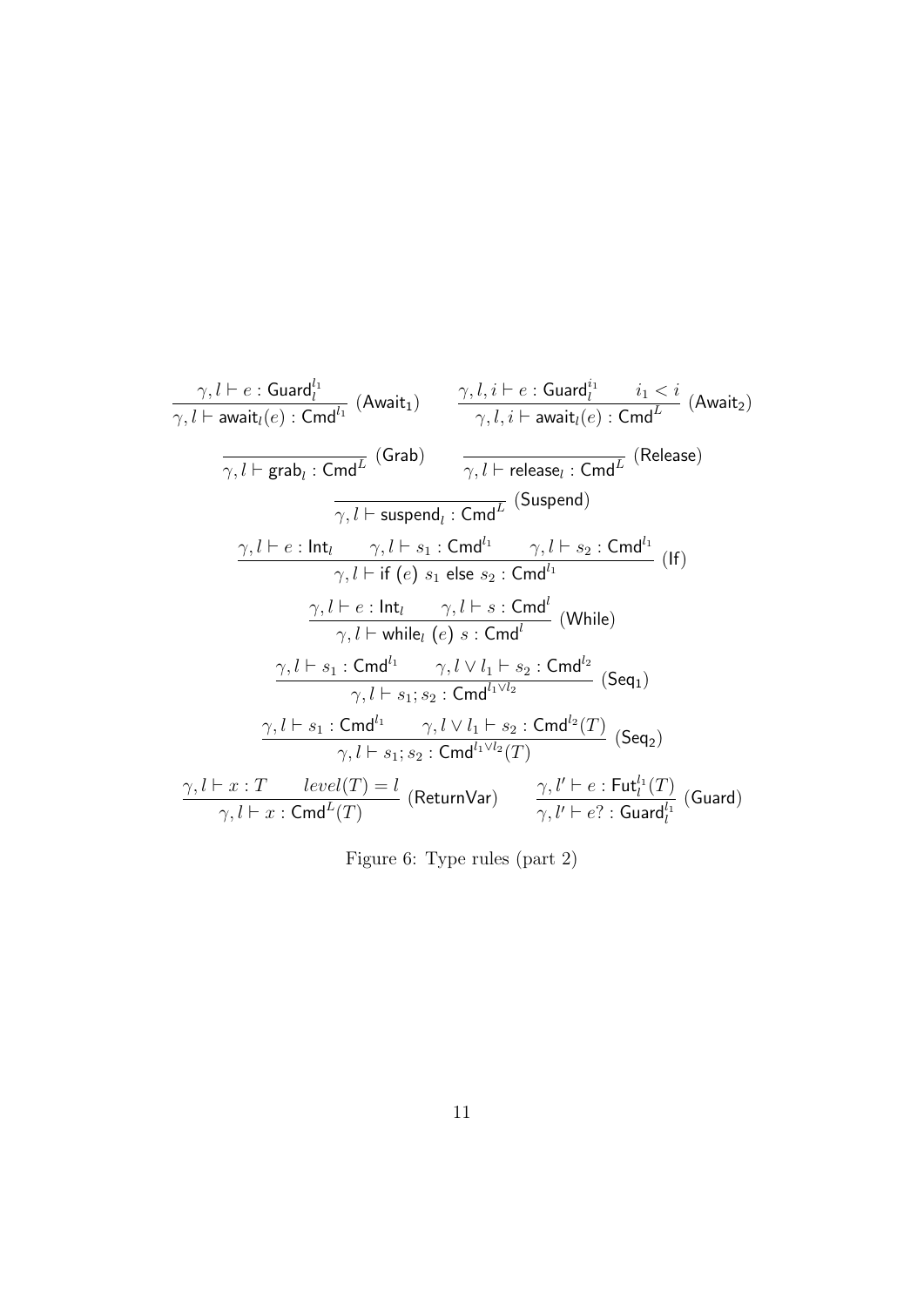termination and thus while cycles are forbidden. Cycles could still occur through cycles in the await graph and to disallow this, each of these methods has a positive integer  $i > 0$  and can only await after a task with a smaller integer. This makes the await graph of high-low tasks acyclic. To achieve this, we have some typing rules of the form  $\gamma, l, i \vdash X : T$ . The integer i can also be assimilated with  $\gamma$ . For example, a rule

$$
\frac{\gamma, l, i \vdash s_1 : \mathsf{Cmd}^{l_1} \qquad \gamma, l \vee l_1, i \vdash s_2 : \mathsf{Cmd}^{l_2}}{\gamma, l, i \vdash s_1; s_2 : \mathsf{Cmd}^{l_1 \vee l_2}}
$$

is considered a special case of the rule  $(\mathsf{Seq}_1)$  and thus is not given separately. The integer i is also used (instead of  $L$ ) in the superscript of the futures and guards of high-low tasks.

By the next definition, we can now distinguish high and low reduction steps, depending on whether the reduced statement is typable in high context or not.

**Definition 1.** Let the statement s have the form  $s_1$ ;  $s_2$  where  $s_1$  is not a sequential composition (because of associativity of the sequential composition operator, a statement always has either this form or the form x (a single variable, which cannot be further reduced)). We call the next reduction step of s a high step if  $\gamma, H \vdash s_1 : \mathsf{Cmd}^l$  and a low step otherwise.

The next definition allows to also distinguish high and low tasks. The previous and the next definition are used in the (await<sub>3</sub>) rule in Fig. 3.

**Definition 2.** We call a task  $n \langle b, o, \sigma, s; x \rangle$  a high task if  $\gamma, H \vdash s$ : Cmd<sup>l</sup> and a low task otherwise. The high tasks are further distinguished: if  $\gamma$ ,  $H \vdash s : \mathsf{Cmd}^L$ then it is a high-low task and otherwise it is a high-high task.

A high task can only make high steps, but a low task can make both high and low steps. A high-high task can contain only high cycles (cycles with a high guard) because low cycles are not allowed in high context. A high-low task cannot contain any cycles (because at most low guards are allowed but high context requires at least high guards). We have the following lemma.

**Lemma 1.** A low task cannot contain high while cycles. A high-low task cannot contain any while cycles.

The restriction on the use of high while cycles is modeled after the restriction in [21]. Thus no low steps can follow a high while cycle in the same task. This restriction is checked in the rules  $(\text{Seq}_1)$  and  $(\text{Seq}_2)$ . Because a low task must eventually release both locks, which is a low step, a low task cannot contain high while cycles at all. We extend the same restriction to await cycles. Thus a low task cannot await after a task that is allowed to make high cycles.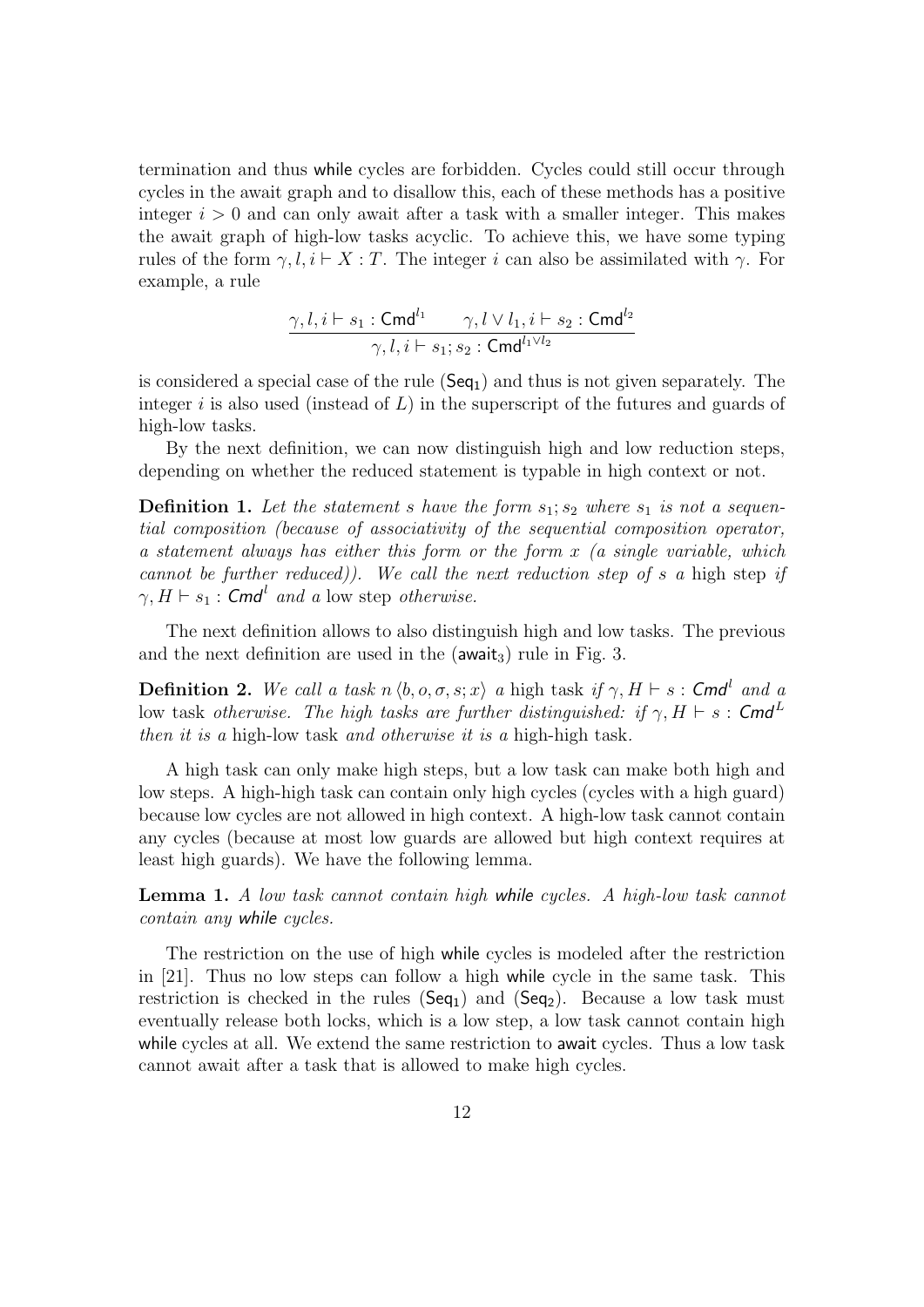In our language, the scheduler of a cog cannot switch to a different task before the current task releases the high lock (or both locks). This can be done explicitly using suspend, but it is also done implicitly after each iteration of a while or await cycle. In contrast, in [21], by default the scheduler can switch tasks at any time, this can be disallowed by wrapping a sequence of commands in a protect construct. The protect construct is not allowed to contain cycles. This restriction corresponds to our implicit suspend after each iteration of a cycle.

Because our language allows more than one cog, there can be several low tasks running in parallel (at most one in each cog). This can create a situation where a low task  $n_1$  in one cog  $(b_1)$  is in high context and awaits for a high task  $n_2$  in another cog  $(b_2)$  but the high lock of cog  $b_2$  is held by a low task  $n_3$  in cog  $b_2$ . Thus the task  $n_1$  cannot make the next low step before the task  $n_2$  terminates, which cannot happen before the task  $n_3$  release the high lock but  $n_3$  may make some low steps before it releases the lock. Thus it may depend on the high variables in  $n_1$  whether low steps must be made in  $n_3$  before the next low step in  $n_1$  or not. Thus the low steps in  $n_3$  are essentially in high context. To prevent this indirect information flow, we allow the task  $n_2$  to overtake the high lock from  $n_3$  in this situation. This means that  $n_3$  is not required to make low steps before  $n_1$  does, no matter what the values of high variables in  $n_1$  are. This is handled by the reduction rule (await<sub>3</sub>).

#### 3.2 Non-interference

We first define the low-equivalence relation in Fig. 7. Here we assume (w.l.o.g.) that all variables in the program have globally unique names. Thus we can use a single type context  $\gamma$  instead of separate type contexts for each task.

From the definition of  $\sim_\gamma$  we see that any typable command is equivalent to itself. Two commands are also equivalent if they both only have high side-effects. Commands with only high side-effects are also equivalent to skip-s.

Two local states are equivalent if the values of variables with low types are equal. Two objects are equivalent if the values of fields with low types are equal. The notion of equivalence is then extended to program configurations. We can now define the notion of non-interference we are considering. It is typical for the non-deterministic treatment of information flows, dating back to [23].

**Definition 3** (Non-interference). A program  $\overline{Cl}$  { $\overline{T} \overline{x}$  s;  $x_0$ } is non-interferent if for any three states  $\sigma_0$ ,  $\sigma_0^{\bullet}$  and  $\sigma_1$  satisfying  $\sigma_0 \sim_{\overline{x:T}} \sigma_1$ ,

 $b_0[n_0,n_0]\parallel n_0\,\langle b_0, {\mathsf{null}}, \sigma_0, s;$  release $_L; x_0\rangle \overset{*}{\leadsto} n_0\,\langle b_0, {\mathsf{null}}, \sigma_0^\bullet, x_0\rangle\parallel \ldots$ 

implies that there exists a state  $\sigma_1^{\bullet}$  with  $\sigma_1^{\bullet}(x_0) = \sigma_0^{\bullet}(x_0)$  and

 $b_0[n_0,n_0]\parallel n_0\,\langle b_0,\textsf{null},\sigma_1,s;\textsf{release}_L; x_0\rangle \overset{*}{\leadsto} n_0\,\langle b_0,\textsf{null},\sigma_1^\bullet,x_0\rangle\parallel\ldots$  .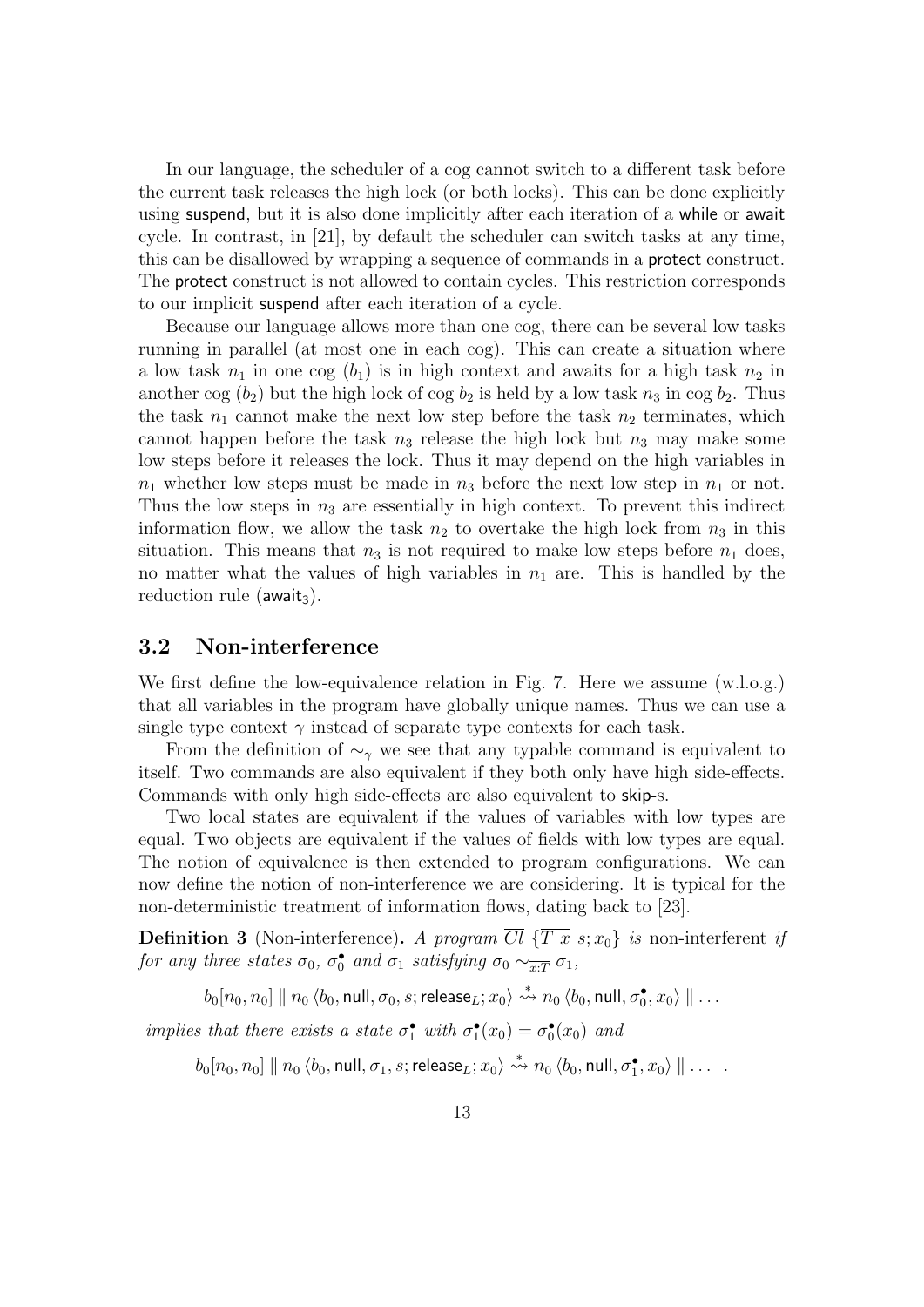$$
\frac{\gamma, l \vdash s: \mathsf{Cmd}^H}{s \sim_\gamma s} \qquad \frac{\gamma, H \vdash s: \mathsf{Cmd}^H \qquad \gamma, H \vdash s': \mathsf{Cmd}^H}{s \sim_\gamma s'}
$$
\n
$$
\frac{\gamma, l \vdash s: \mathsf{Cmd}^H(T)}{s \sim_\gamma s} \qquad \frac{\gamma, H \vdash s: \mathsf{Cmd}^H(T) \qquad \gamma, H \vdash s': \mathsf{Cmd}^H(T)}{s \sim_\gamma s'}
$$
\n
$$
\frac{\gamma, H \vdash s_1: \mathsf{Cmd}^H \qquad s_2 \sim_\gamma s'_2}{s_1; s_2 \sim_\gamma s'_2} \qquad \frac{\gamma, H \vdash s_1: \mathsf{Cmd}^H \qquad s_2 \sim_\gamma s'_2}{s_2 \sim_\gamma s_1; s'_2} \qquad \frac{s_2 \sim_\gamma s'_2}{s_1; s_2 \sim_\gamma s_1; s'_2}
$$
\n
$$
\sigma \sim_\gamma \sigma' \equiv dom(\sigma) = dom(\sigma') \land \forall v \in dom(\sigma).level(\gamma(v)) = L \Rightarrow \sigma(v) = \sigma'(v)
$$
\n
$$
b[n_1, n_2] \sim_\gamma b[n_1, n'_2]
$$
\n
$$
\frac{\sigma \sim_\gamma \sigma'}{\sigma(b, C, \sigma] \sim_\gamma o[b, C, \sigma']} \qquad \frac{\sigma \sim_\gamma \sigma'}{n \langle b, o, \sigma, s \rangle \sim_\gamma n \langle b, o, \sigma', s' \rangle} \qquad \frac{P_1 \sim_\gamma P'_1 \qquad P_2 \sim_\gamma P'_2}{P_1 || P_2 \sim_\gamma P'_1 || P'_2}
$$
\n
$$
\frac{\gamma, H \vdash s: \mathsf{Cmd}^{l_1}(T_2) \qquad P \sim_\gamma P'}{n \langle b, o, \sigma, s \rangle || P \sim_\gamma P'} \qquad \frac{\gamma, H \vdash s: \mathsf{Cmd}^{l_1}(T_2) \qquad P \sim_\gamma P'}{P \sim_\gamma n \langle b, o, \sigma, s \rangle || P'}
$$

Figure 7: The low-equivalence relation  $\sim_\gamma$ 

Now we can prove the lemmas and the theorem for non-interference, stating that well-typed programs are non-interferent.

#### 3.3 Lemmas

We first prove a number of lemmas related to the execution of a single task.

**Lemma 2.** If  $\gamma, l \vdash e : Int_L$  or  $\gamma, l \vdash e : C_L$  then the value of e (the result of its full reduction) does not depend on the high part of the state.

**Lemma 3.** If  $P_1 \sim_\gamma P_2$  holds and  $P_1 \sim P_1'$  and  $P_2 \sim P_2'$  are low steps in the same task then  $P'_1 \sim_\gamma P'_2$ .

*Proof.* If the low lock is free in  $P_1$  (and thus also in  $P_2$ ) then the low steps must be grabbing of both locks. It is easy to see that  $P_1 \sim_\gamma P_2$  implies  $P'_1 \sim_\gamma P'_2$  in this case.

Now we can assume that the low lock is held by a low task  $n_1$  in  $P_1$  (and thus also by the same task in  $P_2$ ). Because the next step is a low step, the high lock must also be held by the task  $n_1$  in  $P_1$  and  $P_2$ . Let  $P_1 = b[n_1, n_1] || n_1 \langle b, o, \sigma_1, s_1 \rangle || \dots$ and  $P_2 = b[n_1, n_1] || n_1 \langle b, o, \sigma_2, s_2 \rangle || \ldots$  Here  $s_1 \sim_\gamma s_2$  and the next step in both  $s_1$  and  $s_2$  is a low step in cog b.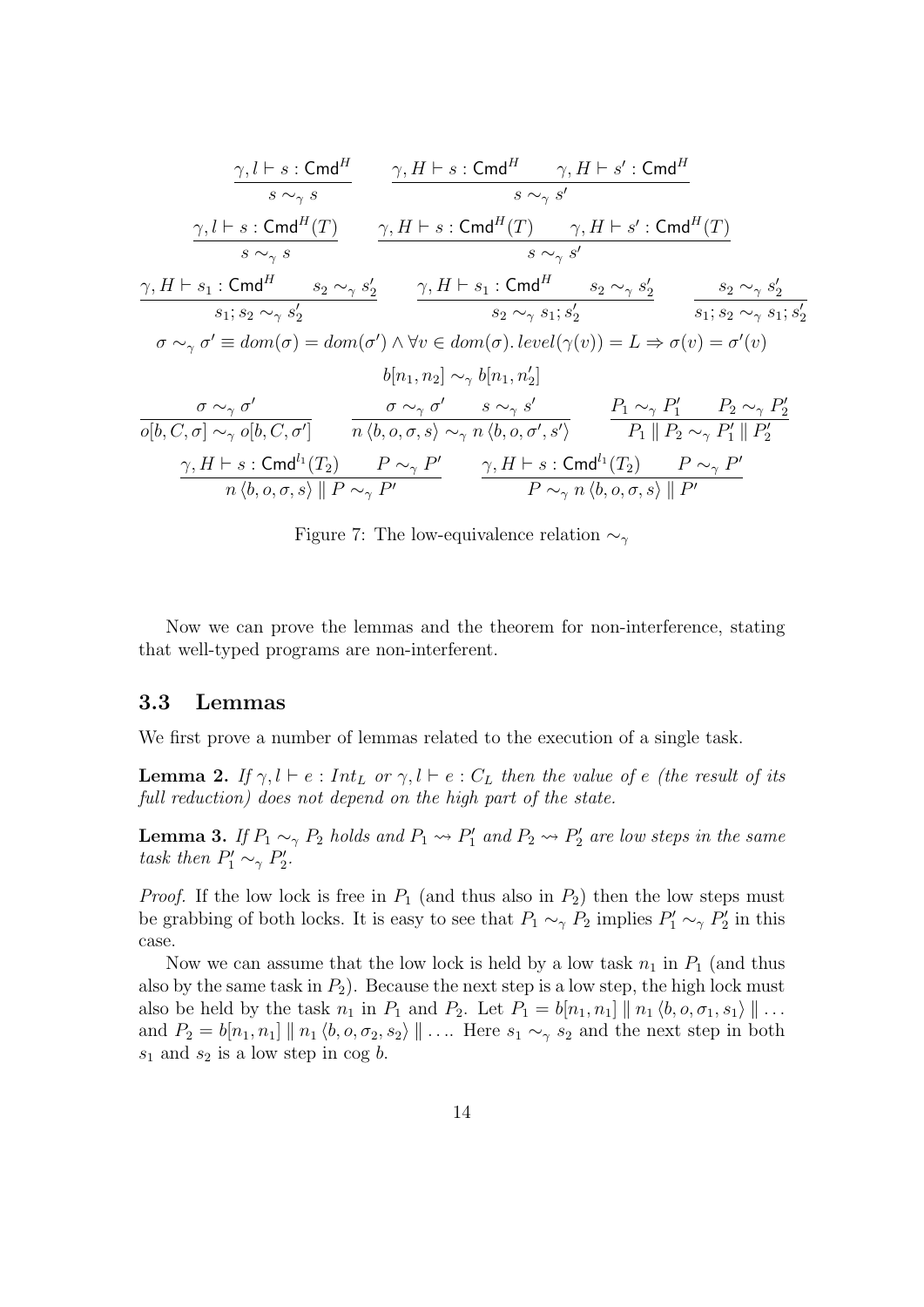Let  $s_1 = s_1$ ;  $s_1''$  and  $s_2 = s_2'$ ;  $s_2''$  where  $s_1'$  and  $s_2'$  are not sequential compositions. Then  $\neg(\gamma, H \vdash s'_1 : \mathsf{Cmd}^H)$  and  $\neg(\gamma, H \vdash s'_2 : \mathsf{Cmd}^H)$  and thus  $s'_1 = s'_2$ . Thus in both  $P_1$  and  $P_2$  the next statement reduced is the same. Because  $P_2 \sim_\gamma P_1$ , the low parts of the state are equal in  $P_2$  and  $P_1$ .

We can check for every possible construct that if the reduction of a statement s depends on the high part of the state (this can only happen in rules ( $get_1$ ), (get<sub>2</sub>), (var), (field), (await<sub>1</sub>), (await<sub>2</sub>), and (await<sub>3</sub>)) then  $\gamma$ ,  $L \vdash s : \mathsf{Cmd}^H$  implies  $\gamma$ ,  $H \vdash s : \mathsf{Cmd}^H$  (i.e. this reduction would not be a low step; this would be a contradiction) and that the low side effect of the reduction cannot depend on the high part of the state. Here we use also Lemma 2.

Thus the next statement is reduced in the same way and has the same effect on the low part of the state in  $P_2$  and  $P_1$ . Thus also the configurations after this step will be related by  $\sim_\gamma$ , i.e.  $P'_2 \sim_\gamma P'_1$ .  $\Box$ 

**Lemma 4** (Confinement). If  $P \rightsquigarrow P'$  is a high step then  $P' \sim_{\gamma} P$ .

Proof. We can consider the constructs one by one and check that the low variables, the low fields, and the status of the low lock of each cog are not changed if the step is a high step.

Also the low-equivalence class of statements is preserved. If the next statement is not fully reduced in one step (i.e.  $s_1$ ;  $s_2$  (where  $s_1$  is not a sequential composition) reduces to  $s_1$ ;  $s_2$ ) then it reduces to a high statement  $(\gamma, H \vdash s_1')$ . If the reduction creates a new task then the created task is a high task.  $\perp$ 

**Lemma 5.** If  $P = b[n, n] \, || \, ...$  then the task n can eventually make a low step or (without making any low steps) release its high lock.

Proof. We first define an upper bound on the number of steps that must be made in a statement (excluding steps used to reduce expressions to values) to release the high lock or make a low step or terminate.

ublor(if (e)  $s_1$  else  $s_2$ ) = 1 + max(ublor( $s_1$ ), ublor( $s_2$ ))

s does not have the form  $R_1[e'.get_H]; s'$ ublor(await $_H(e); s) = 3 + \text{ublor}(s)$ ublor(await<sub>H</sub>(e);  $R_1[e.get_H]; s) = 4 + \text{ublor}(s)$ 

$$
ublor(R_1[e.get_H]) = 5
$$

 $s_1$  is not an if, while, await, get, suspend, release, or sequential composition

$$
ublor(s1) = 1
$$
  
ublor(suspend<sub>H</sub>; s) = ublor(suspend<sub>H</sub>) = 2  
ublor(release<sub>H</sub>; s) = ublor(release<sub>H</sub>) = 1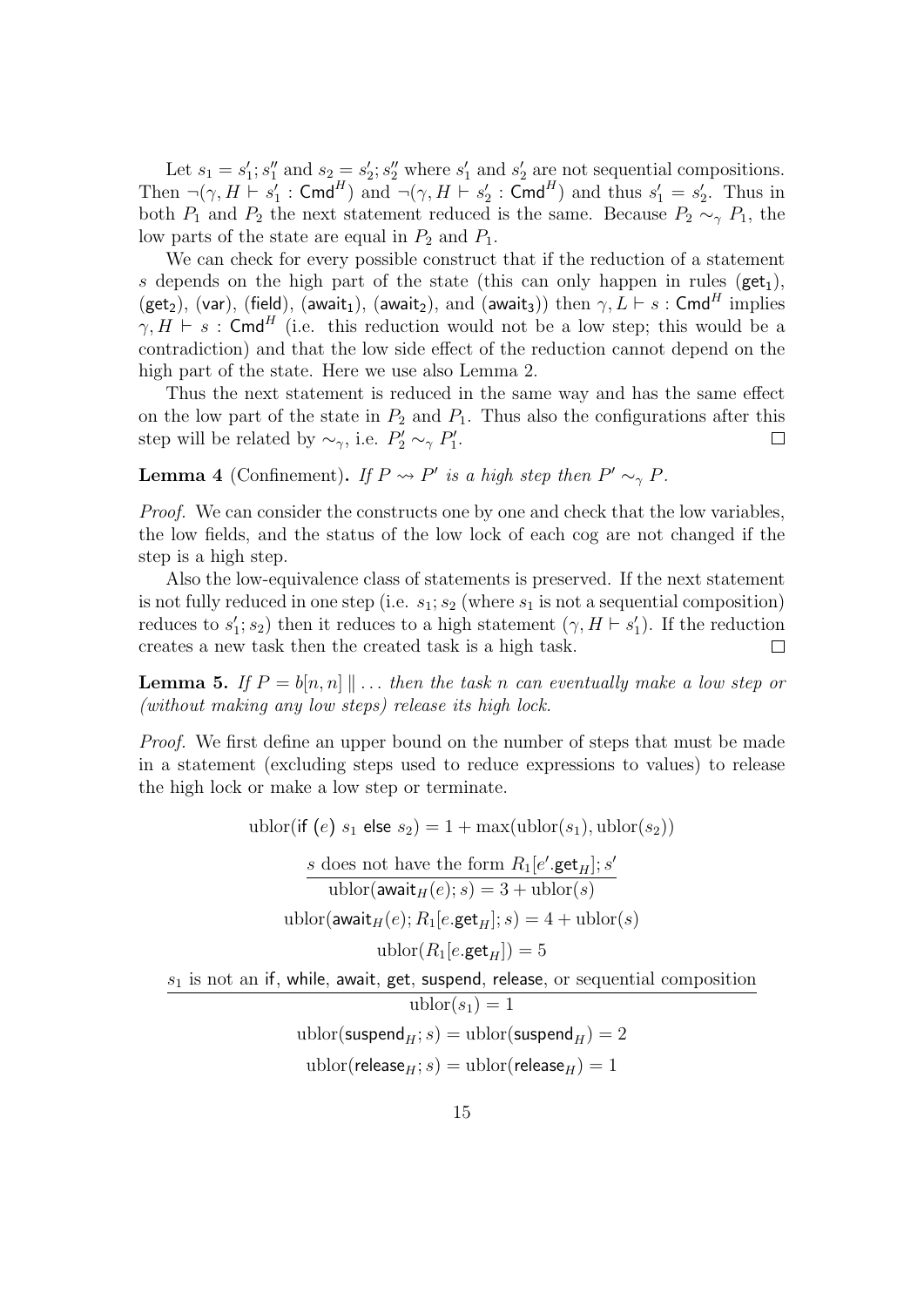$$
\frac{\neg(\gamma, H \vdash s_1 : \mathsf{Cmd}^H) \text{ and } s_1 \text{ is not a sequential composition}}{\text{ublor}(s_1; s) = 1}
$$

 $\gamma, H \vdash s_1 : \mathsf{Cmd}^l$  and  $s_1$  is not a suspend, release, await, or sequential composition  $\text{ublor}(s_1; s) = \text{ublor}(s_1) + \text{ublor}(s)$ 

Now we can use induction on ublor(s). If the next step in s is a low step then we are done. If  $s = \text{release}_H$ ;  $s_2$  then  $P \rightarrow P'$  in one step. Otherwise ublor $(s) \geq 2$ and we can make a high step (or a finite number of high steps, if the next statement contains expressions, which must be reduced to their values first), which decreases ublor(s) by at least 1, does not touch the locks, and by Lemma 4 does not change the low-equivalence class of P. Thus we can reduce the proposition to the induction hypothesis.  $\Box$ 

As next we show that a high-low task can always terminate. We stress that this denotes possibilistic termination only — there exists a successor configuration of the current program configuration where the task has terminated. Moreover, the execution path leading to the termination does not step out of the current equivalence class of  $\sim_{\gamma}$ .

Lemma 6. If  $P = b[n_1, n_2] \| o[b, C, \sigma_1] \| n_2 \langle b, o, \sigma_2, s \rangle \|\, P_1$  and  $\gamma, H \vdash s: \mathsf{Cmd}^L(T)$ then  $P \rightsquigarrow^* P'$  such that  $P' = b[n_1, \perp] || o[b, C, \sigma'_1] || n_2 \langle b, o, \sigma'_2, x \rangle || P'_1$ , where  $P \sim_\gamma P'$ .

*Proof.* Because  $n_2$  is a high-low task, it cannot contain any while cycles and it can await only after other high-low tasks (but the await graph of high-low tasks must be acyclic, i.e. a dag).

We first define an upper bound on the minimum number of steps that must be made in a statement (excluding steps made in the awaited tasks) to terminate.

ubterm(if (e)  $s_1$  else  $s_2$ ) = 1 + max(ubterm( $s_1$ ), ubterm( $s_2$ ))

ubterm $(R_1[e.\text{get}_H]) = 8$ ubterm( $a$ wait $_H(e)$ ) = 5 ubterm( $\textsf{suspend}_H$ ) = 3 ubterm $(x) = 0$ 

 $s<sub>1</sub>$  is not an if, while, await, get, suspend, sequential composition, or variable

ubterm $(s_1) = 1$  $s_1$  is not a sequential composition  $\text{ubterm}(s_1; s) = \text{ubterm}(s_1) + \text{ubterm}(s)$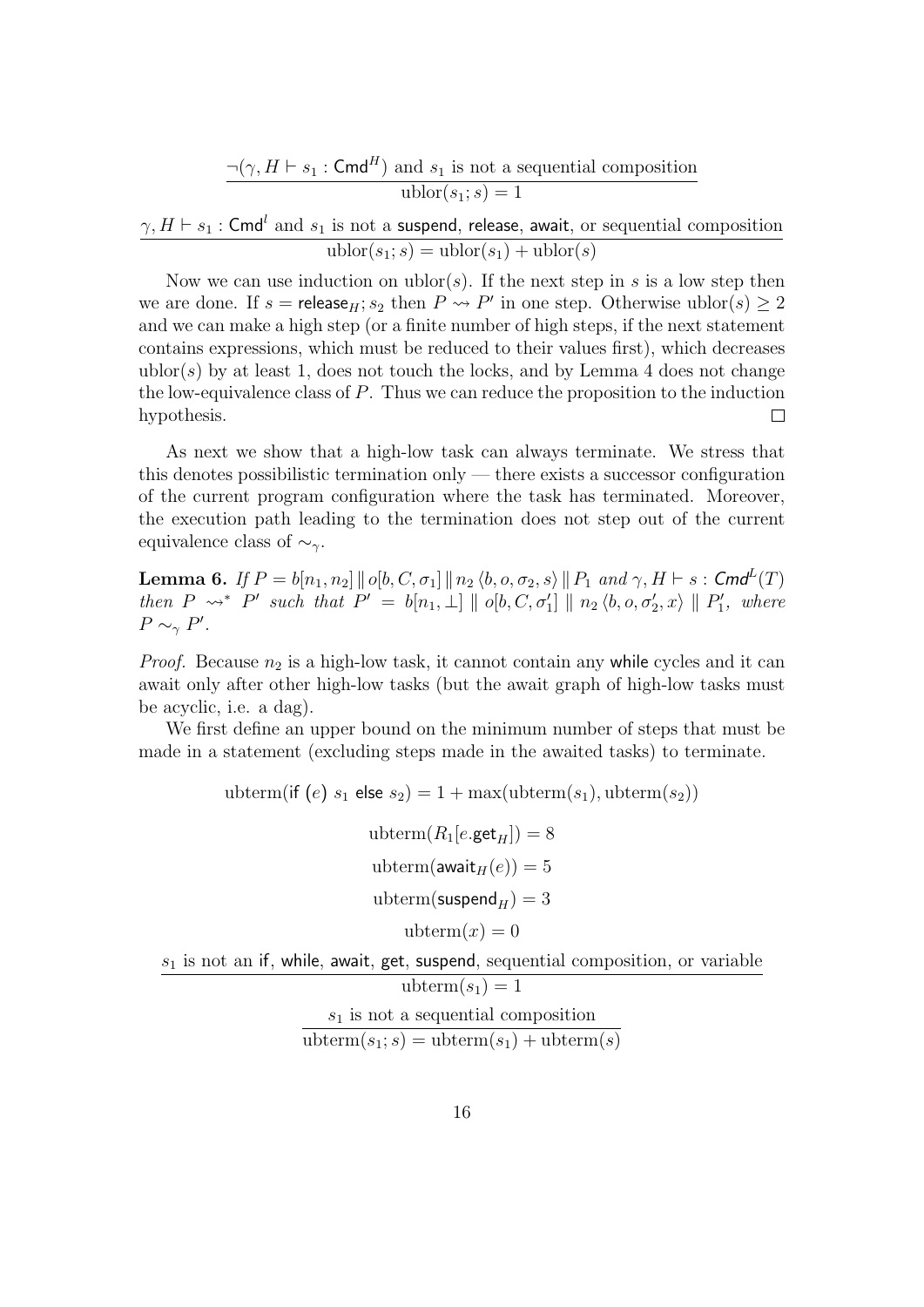Now we can use induction on ubterm(s). If  $s = x$  then  $P \rightsquigarrow^0 P'$  in zero steps, otherwise we can make a high step. If the next statement is of the form  $R_1[e.\text{get}_H]$ , await<sub>H</sub>(e), or suspend<sub>H</sub> then we make 8, 5, or 3 high steps, respectively, after which ubterm(s) has decreased by 8, 5, or 3, respectively. Otherwise we make one high step, which decreases ubterm(s) by at least 1. In either case, by Lemma 4, the low-equivalence class of P has not changed.

If the task  $n_2$  suspends (without awaiting for another task) then the scheduler can immediately reactivate the task  $n_2$ .

If the task  $n_2$  awaits for another high-low task (or tasks) then we use induction on the await dag to prove that all its tasks can terminate without making any low step in  $P$ . If necessary, a high task in the await dag can overtake the high lock of its cog before it is used to make a low step (the low task whose lock is overtaken may make a finite number of high steps before losing its high lock; depending on Lemma 5, the low task either releases its high lock explicitly (using suspend or await) or its high lock is overtaken when it is about to make its next low step).

Thus we can reduce the proposition to the induction hypothesis.

 $\Box$ 

As next we show that a high task can always release its high lock while staying in the same equivalence class of  $\sim_{\gamma}$ . After that, a low step can be made in another (low) task.

**Lemma 7.** If  $P = b[n_1, n_2] || o[b, C, \sigma_1] || n_2 \langle b, o, \sigma_2, s \rangle || P_1$  and  $\gamma, H \vdash s : \mathsf{Cmd}^{l_1}(l_2)$ then  $P \rightsquigarrow^* P'$  such that  $P' = b[n_1, \perp] || o[b, C, \sigma'_1] || n_2 \langle b, o, \sigma'_2, s' \rangle || P'_1$ , where  $\sigma_1 \sim_\gamma \sigma'_1$ ,  $\sigma_2 \sim_\gamma \sigma'_2$ , and  $P_1 \sim_\gamma P'_1$ .

Proof. We first define an upper bound on the number of steps that must be made in a statement to release the high lock or terminate.

where 
$$
(if (e) s_1 \text{ else } s_2) = 1 + \max(\text{ubrel}(s_1), \text{ubrel}(s_2))
$$

\nwhere  $(e) s_1 = 4 + \text{ubrel}(s_1)$ 

\nwhere  $[f(0) s_1] = 4 + \text{ubrel}(s_1)$ 

\nwhere  $[f(0) s_1] = 4 + \text{ubrel}(s_1)$ 

\nwhere  $[f(0) s_1] = 4 + \text{ubrel}(s)$ 

\nwhere  $[f(0) s_1] = 3 + \text{ubrel}(s)$ 

\nwhere  $[f(0) s_1] = 5$ 

\nwhere  $[f(0) s_1] = 5$ 

\nwhere  $[f(0) s_1] = 5$ 

\nwhere  $[f(0) s_1] = 1$ 

\nwhere  $[s_1] = 1$ 

\nwhere  $[s_1] = 1$ 

\nwhere  $[s_1] = 2$ 

\nwhere  $[s_1] = 2$ 

\nwhere  $[s_1] = 2$ 

\nwhere  $[s_1] = 2$ 

\nwhere  $[s_1] = 2$ 

\nwhere  $[s_1] = 2$ 

\nwhere  $[s_1] = 2$ 

\nwhere  $[s_1] = 2$ 

\nwhere  $[s_1] = 2$ 

\nwhere  $[s_1] = 2$ 

\nwhere  $[s_1] = 2$ 

\nwhere  $[s_1] = 2$ 

\nwhere  $[s_1] = 2$ 

\nwhere  $[s_1] = 2$ 

\nwhere  $[s_1] = 2$ 

\nwhere  $[s_1] = 2$ 

\nwhere  $$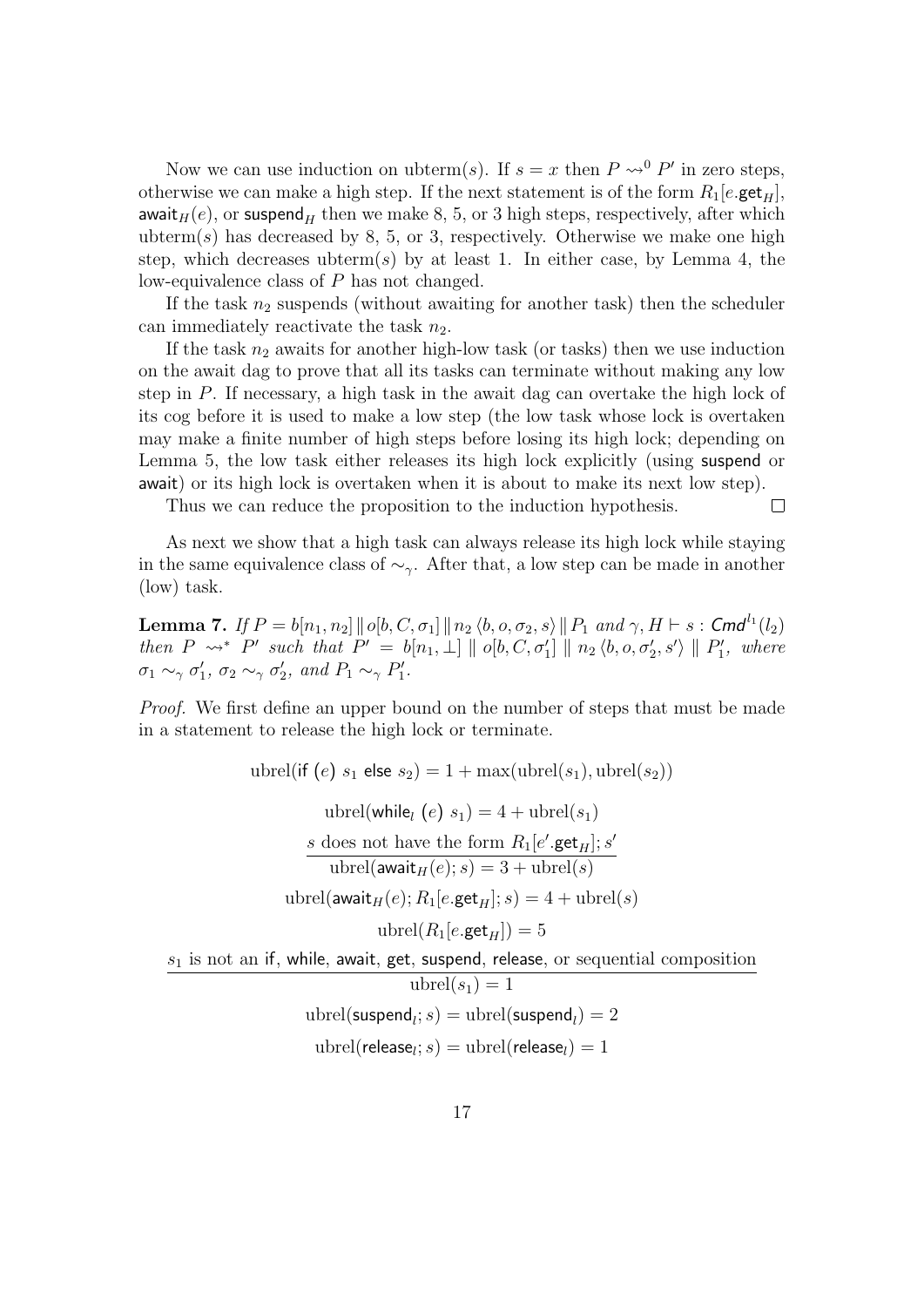$s_1$  is not a suspend, release, or sequential composition  $ubrel(s_1; s) = ubrel(s_1) + ubrel(s)$ 

Now we can use induction on ubrel(s). If  $s =$  release<sub>H</sub>; s<sub>2</sub> then  $P \rightsquigarrow P'$  in one step. Otherwise ubrel(s)  $\geq 2$  and we can make a high step (or a finite number of high steps, if the next statement contains expressions, which must be reduced to their values first), which decreases ubrel(s) by at least 1, does not touch the locks, and by Lemma 4 does not change the low-equivalence class of P. Thus we can reduce the proposition to the induction hypothesis.  $\Box$ 

**Lemma 8.** If  $P = b[n_1, n_2] \parallel ...$  where  $n_1 \neq \perp$  (but  $n_2$  may be  $\perp$ ) then  $P \rightsquigarrow^*$  $P' \rightsquigarrow P''$  where  $P \sim_{\gamma} P'$  but  $\neg (P' \sim_{\gamma} P'')$ , and the step  $P' \rightsquigarrow P''$  is made in cog b.

*Proof.* By Lemma 7, any high task of cog b can eventually release the high lock, after which the task  $n_1$  can be activated, without using any low steps so far.

We first define an upper bound on the minimum number of steps that must be made in a statement (excluding steps made in the awaited tasks) to make a low step or terminate.

ublow(if (e) 
$$
s_1
$$
 else  $s_2$ ) = 1 + max(ublow $(s_1)$ , ublow $(s_2)$ )  
\nublow( $R_1[e.get_H]$ ) = 8  
\nublow(await $H(e)$ ) = 5  
\nublow(suspend $H$ ) = 3  
\n $s_1$  is not an if, while, await, get, suspend, or sequential composition  
\nublow $(s_1)$  = 1  
\n $\neg(\gamma, H \vdash s_1 : \text{Cmd}^H)$  and  $s_1$  is not a sequential composition  
\nublow $(s_1; s)$  = 1  
\n $\gamma, H \vdash s_1 : \text{Cmd}^l$  and  $s_1$  is not a sequential composition  
\nublow $(s_1; s)$  = ublow $(s_1)$  + ublow $(s)$ 

Now use induction on ublow(s) where s is the statement of task  $n_1$ . If the next step in s is a low step then we are done.

If the next statement is suspend<sub>H</sub> then it can be reduced in 3 steps, decreasing ublow(s) by 3, if the scheduler immediately reactivates the task  $n_1$ .

If the next statement is await<sub>H</sub>, which is used to await for another (high-low) task, then the high lock is released in 3 steps, then by Lemma 6 the awaited task can eventually terminate without causing any low steps, after which the task  $n_1$  can be reactivated, and 2 more steps complete the reduction of the await statement. Thus the statement can be reduced in 5 steps, decreasing ublow(s) by 5.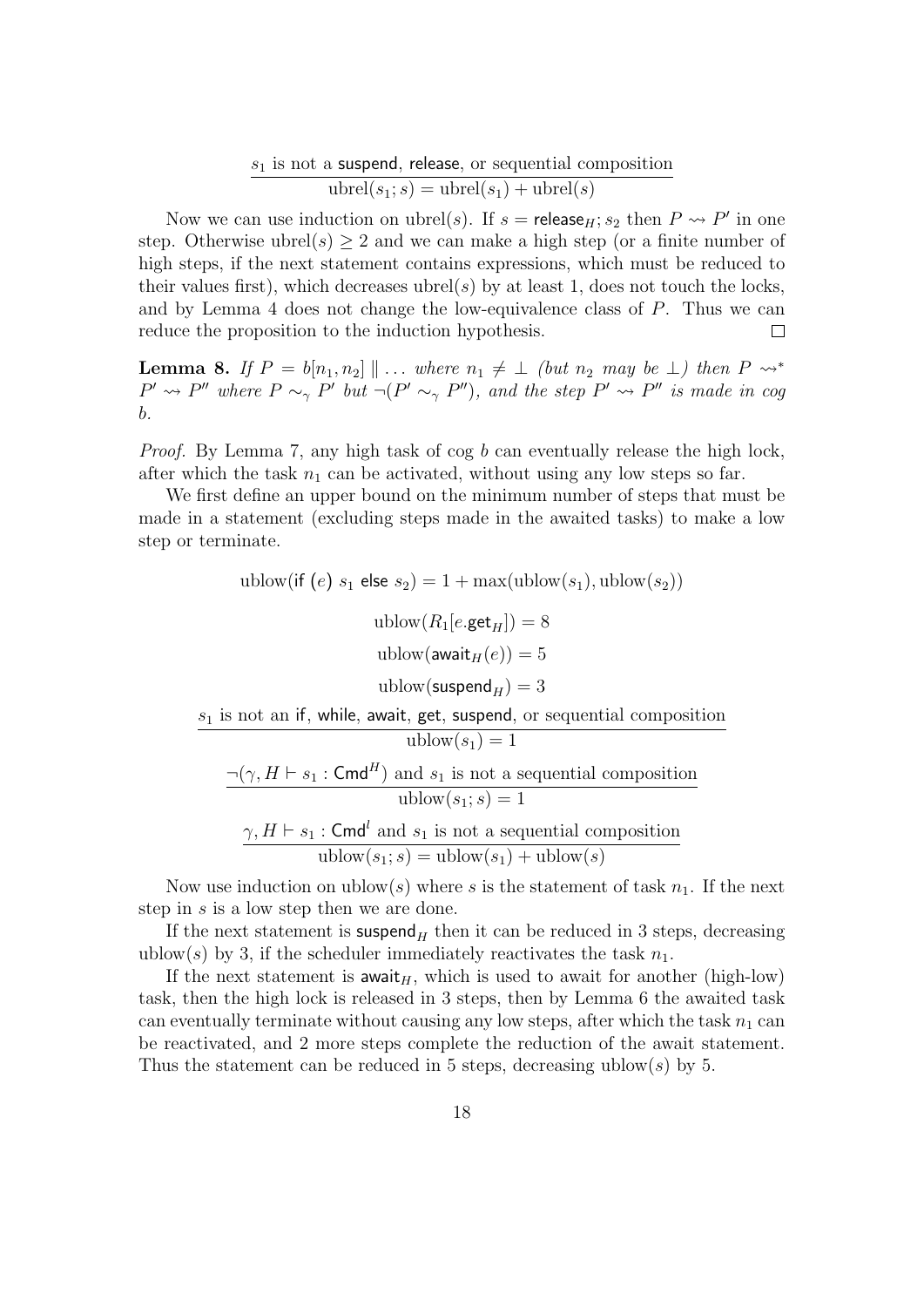If the next statement is of the form  $R_1[e.\text{get}_H]$  then it first reduces to the statements await<sub>H</sub>(e);  $R_1[e \text{.get}_H]$ , then in 5 steps back to  $R_1[e \text{.get}_H]$  but with the awaited task terminated, then two more steps (in addition to the reduction of e, if necessary) to complete the reduction. Thus it takes 8 steps to reduce the statement and ublow $(s)$  is decreased by 8.

Otherwise the next step is a high step which decreases ubterm(s) by at least 1.

Thus, if the next step is a high step (which by Lemma 4 does not change the low-equivalence class of  $P$ ) then we can reduce the proposition to the induction hypothesis.  $\Box$ 

#### 3.4 Theorems

Now we can prove the theorems.

**Theorem 9** (Subject reduction). If  $P_1$  and  $P_2$  are well typed under  $\gamma$  and  $P_1 \sim_{\gamma} P_2$ then if  $P_1 \rightsquigarrow P'_1$  then there exists  $P'_2$  such that  $P_2 \rightsquigarrow^* P'_2$  and  $P'_1 \sim_\gamma P'_2$ .

*Proof.* We first consider the case where  $P_1 \rightarrow P_1'$  is a high step (grabbing or releasing of the high lock, any step by a task holding only the high lock, or a step in high context by a task holding both locks). In this case  $P'_1 \sim_\gamma P_1$  (by Lemma 4), thus also  $P_2 \sim_\gamma P'_1$  and we can take  $P'_2 = P_2$  because  $P_2 \rightsquigarrow^0 P'_2$ .

We now consider the case where  $P_1 \leadsto P'_1$  is a low step in cog b (grabbing or releasing both locks simultaneously or a step in low context by a task holding both locks).

If the step is grabbing of both locks then the low lock of b must be free in  $P_1$ and because of  $P_1 \sim_\gamma P_2$  it must also be free in  $P_2$ . Let  $P'_1 = b[n_1, n_1] \parallel \ldots$ , i.e. the scheduler has activated the task  $n_1$ , which then grabbed both locks. By Lemma 7, a high task in  $P_2$  can release the high lock of cog b, if it is not already free. Now both locks of b are free in  $P_2$ . Thus the scheduler can also activate the task  $n_1$  in  $P_2$ , where it must also grab both locks, thus if  $P_2 \rightsquigarrow P'_2$  then  $P'_2 = b[n_1, n_1] \parallel \dots$ and by Lemma 3,  $P'_2 \sim_\gamma P'_1$  as required.

In the other case, both locks of b are held (by the same task  $n_1$ ) in  $P_1$  and the low lock is held by  $n_1$  in  $P_2$ . Using Lemma 8, we get  $P_2 \rightarrow^* P_2'' \rightarrow P_2'''$ , where  $P_2'' \sim_\gamma P_1$  but  $\neg (P_2'''' \sim_\gamma P_2'')$ . By Lemma 4,  $P_2'' \sim P_2'''$  is not a high step. Thus  $P_1 \rightsquigarrow P_1'$  and  $P_2'' \rightsquigarrow P_2'''$  are both low steps and we can use Lemma 3 to get  $P'_1 \sim_\gamma P''_2$ . Thus we can take  $P'_2 = P'''_2$ .

**Theorem 10** (Non-interference). If  $\vdash Pr : ok$ , where  $Pr = \overline{Cl} \{ \overline{T} \overline{x} \ s; x_0 \}$ , then Pr is non-interferent.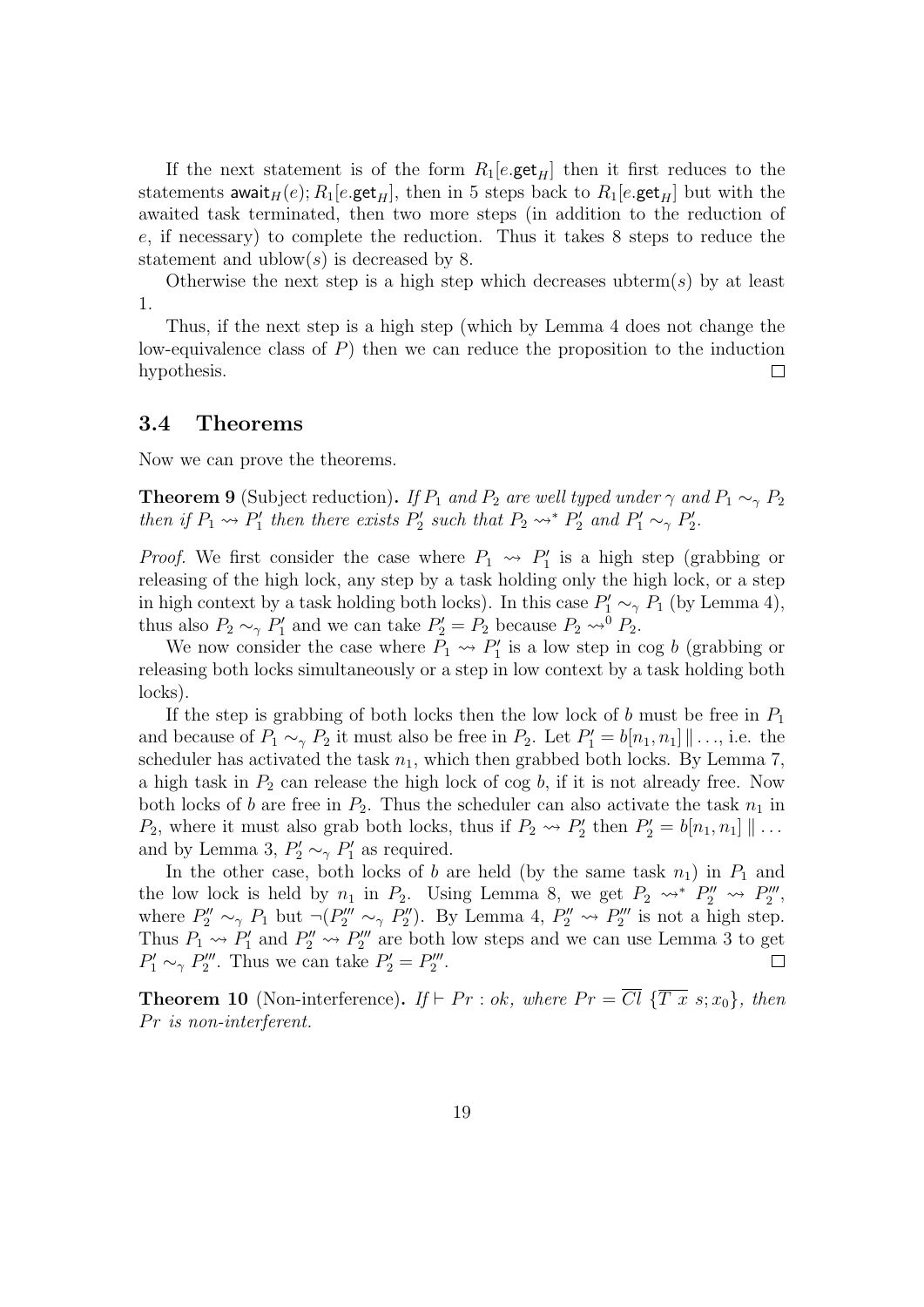Proof. Let  $\sigma_0$ ,  $\sigma_0^{\bullet}$ , and  $\sigma_1$  be any three states satisfying  $\sigma_0 \sim_{\overline{x}} \sigma_1$  and  $P_0 \leadsto^* P^{\bullet}$ where

$$
P_0 = b_0[n_0, n_0] || n_0 \langle b_0, \text{null}, \sigma_0, s; \text{release}_L; x_0 \rangle
$$
  

$$
P^{\bullet} = n_0 \langle b_0, \text{null}, \sigma_0^{\bullet}, x_0 \rangle || \dots
$$

Here  $P_0$  is the initial configuration of the program Pr with initial state  $\sigma_0$ . Let

$$
P_0 \leadsto P_1 \leadsto \ldots \leadsto P_k = P^{\bullet}
$$

where  $P_i$  are the intermediate configurations of the reduction sequence  $P_0 \rightarrow P^{\bullet}$ .

Let  $Q_0$  be the initial configuration of the program Pr with initial state  $\sigma_0$ . We now use induction on i to prove that for all  $i \leq k$ ,  $Q_0 \leadsto^* Q_i$  such that  $P_i \sim_\gamma Q_i$ where  $\gamma$  is the global type context of Pr. The base case holds because of  $\sigma_0 \sim_{\gamma} \sigma_1$ (which implies  $P_0 \sim_{\gamma} Q_0$ ). For the induction step we use theorem 9 to get from  $P_i \sim_\gamma Q_i$  and  $P_i \rightsquigarrow P_{i+1}$  and  $Q_0 \rightsquigarrow^* Q_i$  to  $P_{i+1} \sim_\gamma Q_{i+1}$  and  $Q_0 \rightsquigarrow^* Q_i \rightsquigarrow^* Q_{i+1}$ .

Thus we have  $P_k \sim_{\gamma} Q_k$  and  $Q_0 \leadsto^* Q_k$ . Now  $P_k \sim_{\gamma} Q_k$  implies that  $Q_k$  must have the form

$$
Q_k = n_0 \langle b_0, \text{null}, \sigma_1^{\bullet}, x_0 \rangle \parallel \ldots
$$

where  $\sigma_0^{\bullet} \sim_{\gamma} \sigma_1^{\bullet}$ . Because  $x_0$  must have type  $\mathsf{Int}_L$ , it is a low variable and thus  $\sigma_0^{\bullet}(x_0) = \sigma_1^{\bullet}(x_0)$ . By definition 3, now Pr is non-interferent.  $\Box$ 

#### 4 Related Work

The treatment of secure information flow in the language- and lattice-based setting is considered to have been pioneered by Denning and Denning. The first well-known type-based analysis for secure information flow in a simple imperative language was proposed by Volpano et al. [24]. Later, their analysis has been extended in many different directions, including treated language constructs, and the versatility of the tools for defining information flow properties. Our analysis, applied to a complex language, draws ideas from the developments in many of those directions. Let us give an overview of those.

While at first, the definitions of secure information flow were given in terms of distinguishable memories, bisimulation relations over program configurations [13, 17] soon emerged as a convenient and composable way of defining information flow properties. The use of weak bisimulations, allowing stuttering, appeared in [22].

Object-oriented features, including fields and methods, were first treated in the JFlow (Jif) compiler [14]. However, they did not provide formal non-interference results. Such results for an OO-language were provided in [3]. In that area, a lot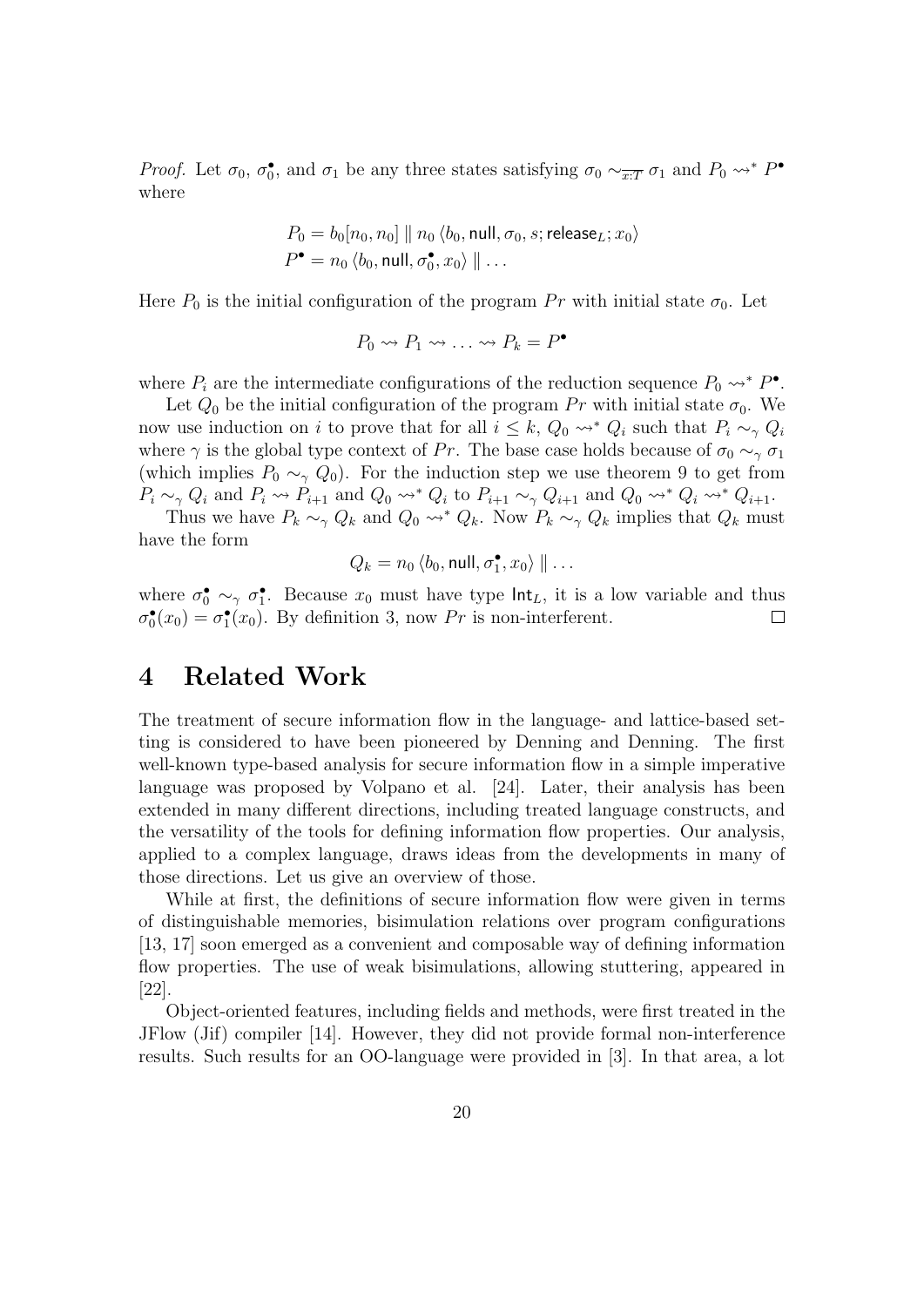of attention has also been devoted to the analysis of low-level OO-languages, e.g. Java bytecode [4, 5].

Concurrent languages, with possible race conditions and synchronization primitives, bring their own challenges. Secure information flow in a language with the possibility to spawn new threads was first considered in [23]. Synchronization primitives were considered in [18]. A bisimulation-based definition of secure information flow was provided in [7]. In this area, most of the research seems to have concentrated on languages with parallel threads operating on a shared state. For the treatment of processes with private states, one may have to refer to the work based on process calculi [2, 11, 6]. Another interesting area is the building of distributed systems [25] satisfying certain information-flow properties.

In the analysis of thread pools with shared state, the properties of schedulers play a major role in the analysis of information flow properties. Their effect was first considered in [19]. More recently, scheduler strategies for providing the security of information flow have been considered [16, 15].

## 5 Conclusions

We have demonstrated a type-based information flow analysis for a rich modeling language that has been designed to be applicable in designing large systems. As such, the type-based technique is a suitable choice because of its efficiency in checking large artefacts.

Our work demonstrates that the notion of futures, heavily employed by the language, may cause some interesting information flows in the system. These information flows are particularly apparent if the futures are considered as firstclass values. In particular, the synchronization points they create can interfere with the scheduling decisions. Our work shows that the details of scheduling in ABS may need some further design efforts.

Our analysis has been applied to a language employing many different features. Our work has been valuable in pointing out how these features interact with each other in terms of possible information flows. We believe that our work will be helpful in making information flow type systems more widely used in the design and programming phases of the software development process.

### References

[1] 14th IEEE Computer Security Foundations Workshop (CSFW-14 2001), 11- 13 June 2001, Cape Breton, Nova Scotia, Canada. IEEE Computer Society, 2001.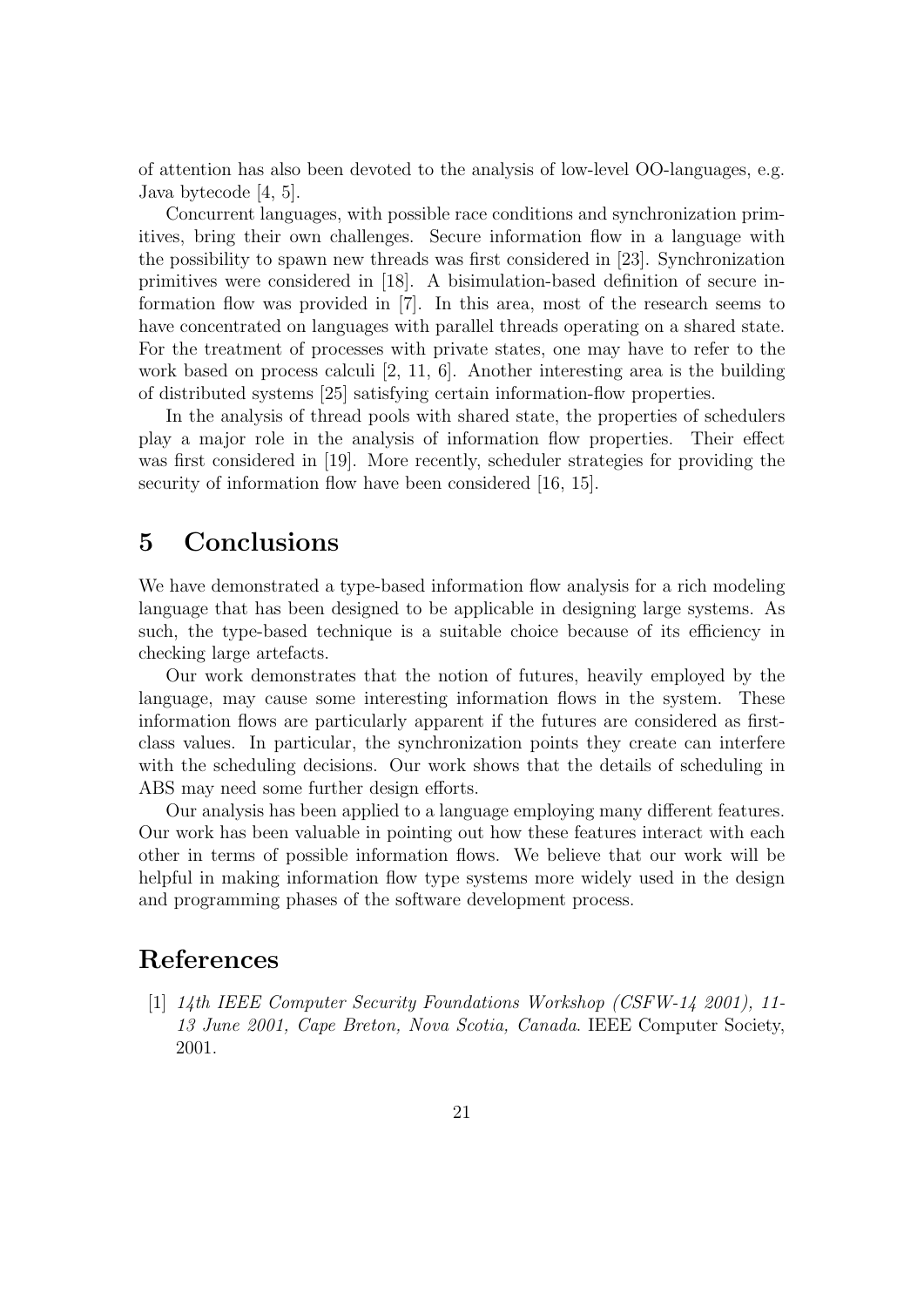- [2] M. Abadi. Secrecy by Typing in Security Protocols. In M. Abadi and T. Ito, editors, TACS, volume 1281 of Lecture Notes in Computer Science, pages 611–638. Springer, 1997.
- [3] A. Banerjee and D. A. Naumann. Secure Information Flow and Pointer Confinement in a Java-like Language. In CSFW, pages 253–. IEEE Computer Society, 2002.
- [4] G. Barthe and T. Rezk. Non-interference for a JVM-like language. In J. G. Morrisett and M. Fähndrich, editors, *TLDI*, pages 103–112. ACM, 2005.
- [5] G. Barthe, T. Rezk, and D. A. Naumann. Deriving an Information Flow Checker and Certifying Compiler for Java. In IEEE Symposium on Security and Privacy, pages 230–242. IEEE Computer Society, 2006.
- [6] C. Bernardeschi, N. De Francesco, and G. Lettieri. Concrete and Abstract Semantics to Check Secure Information Flow in Concurrent Programs. Fundamenta Informaticae,  $60(1-4):81 - 98$ , 2004.
- [7] G. Boudol and I. Castellani. Noninterference for concurrent programs and thread systems. Theor. Comput. Sci., 281(1-2):109–130, 2002.
- [8] F. S. de Boer, D. Clarke, and E. B. Johnsen. A Complete Guide to the Future. In R. D. Nicola, editor, ESOP, volume 4421 of Lecture Notes in Computer Science, pages 316–330. Springer, 2007.
- [9] J. A. Goguen and J. Meseguer. Security Policies and Security Models. In IEEE Symposium on Security and Privacy, pages 11–20, 1982.
- [10] R. Hähnle, E. B. Johnsen, B. M. Østvold, J. Schäfer, M. Steffen, and A. B. Torjusen. Report on the Core ABS Language and Methodology: Part A. Highly Adaptable and Trustworthy Software using Formal Models (HATS), Deliverable D1.1A, 4 2010.
- [11] K. Honda, V. T. Vasconcelos, and N. Yoshida. Secure Information Flow as Typed Process Behaviour. In G. Smolka, editor, ESOP, volume 1782 of Lecture Notes in Computer Science, pages 180–199. Springer, 2000.
- [12] E. B. Johnsen, J. C. Blanchette, M. Kyas, and O. Owe. Intra-Object versus Inter-Object: Concurrency and Reasoning in Creol. Electr. Notes Theor. Comput. Sci., 243:89–103, 2009.
- [13] H. Mantel and A. Sabelfeld. A Generic Approach to the Security of Multi-Threaded Programs. In CSFW [1], pages 126–.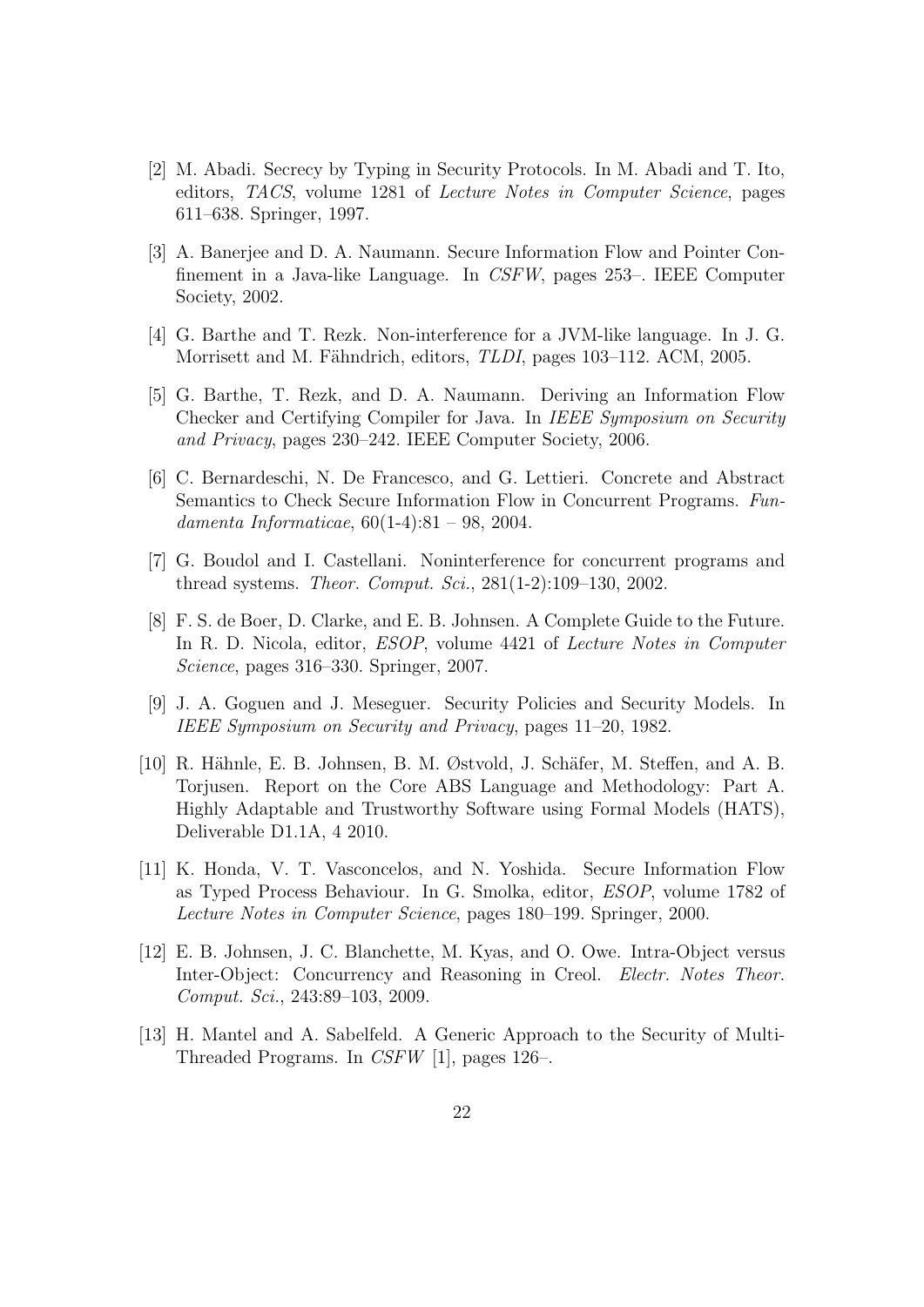- [14] A. C. Myers. JFlow: Practical Mostly-Static Information Flow Control. In POPL, pages 228–241, 1999.
- [15] A. Russo, J. Hughes, D. A. Naumann, and A. Sabelfeld. Closing Internal Timing Channels by Transformation. In M. Okada and I. Satoh, editors, ASIAN, volume 4435 of Lecture Notes in Computer Science, pages 120–135. Springer, 2006.
- [16] A. Russo and A. Sabelfeld. Security for Multithreaded Programs Under Cooperative Scheduling. In I. Virbitskaite and A. Voronkov, editors, Ershov Memorial Conference, volume 4378 of Lecture Notes in Computer Science, pages 474–480. Springer, 2006.
- [17] A. Sabelfeld. Confidentiality for Multithreaded Programs via Bisimulation. In M. Broy and A. V. Zamulin, editors, Ershov Memorial Conference, volume 2890 of Lecture Notes in Computer Science, pages 260–274. Springer, 2003.
- [18] A. Sabelfeld and H. Mantel. Securing Communication in a Concurrent Language. In M. V. Hermenegildo and G. Puebla, editors, SAS, volume 2477 of Lecture Notes in Computer Science, pages 376–394. Springer, 2002.
- [19] A. Sabelfeld and D. Sands. Probabilistic Noninterference for Multi-Threaded Programs. In CSFW, pages 200–214, 2000.
- [20] J. Schäfer and A. Poetzsch-Heffter. JCoBox: Generalizing Active Objects to Concurrent Components. In T. D'Hondt, editor, ECOOP, volume 6183 of Lecture Notes in Computer Science, pages 275–299. Springer, 2010.
- [21] G. Smith. A New Type System for Secure Information Flow. In CSFW [1], pages 115–125.
- [22] G. Smith. Probabilistic Noninterference through Weak Probabilistic Bisimulation. In CSFW, pages 3–13. IEEE Computer Society, 2003.
- [23] G. Smith and D. M. Volpano. Secure Information Flow in a Multi-Threaded Imperative Language. In POPL, pages 355–364, 1998.
- [24] D. M. Volpano, C. E. Irvine, and G. Smith. A Sound Type System for Secure Flow Analysis. Journal of Computer Security, 4(2/3):167–188, 1996.
- [25] L. Zheng, S. Chong, A. C. Myers, and S. Zdancewic. Using Replication and Partitioning to Build Secure Distributed Systems. In IEEE Symposium on Security and Privacy, pages 236–250. IEEE Computer Society, 2003.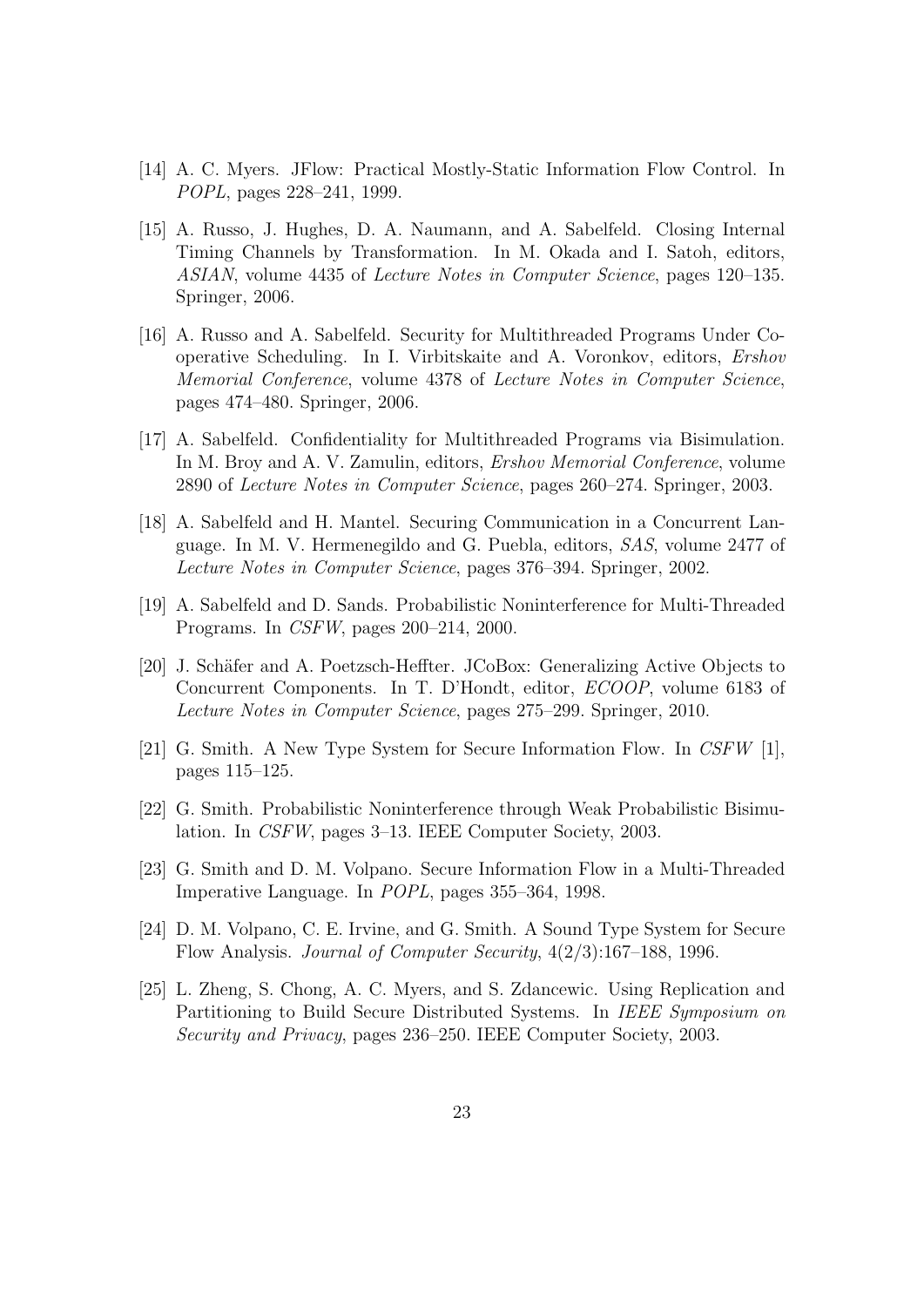## A An example

In Figures 8, 9, and 10 we have an example of a program in our language. This program gets as an input a value of 0 or 1 in the high variable  $highInput$  and leaks it into the low variable leakedResult, which is returned as low output from the program. This program would be typable if we allowed low side effects after a high cycle. In the current type system it is not typable because in the methods start a low method call appears after a high while cycle. The current example leaks only one bit of high data but the method *leak* can be called repeatedly to leak  $n$  bits of high data in  $O(n)$  time using only 4 cogs. This shows that the restriction on high while cycles is necessary.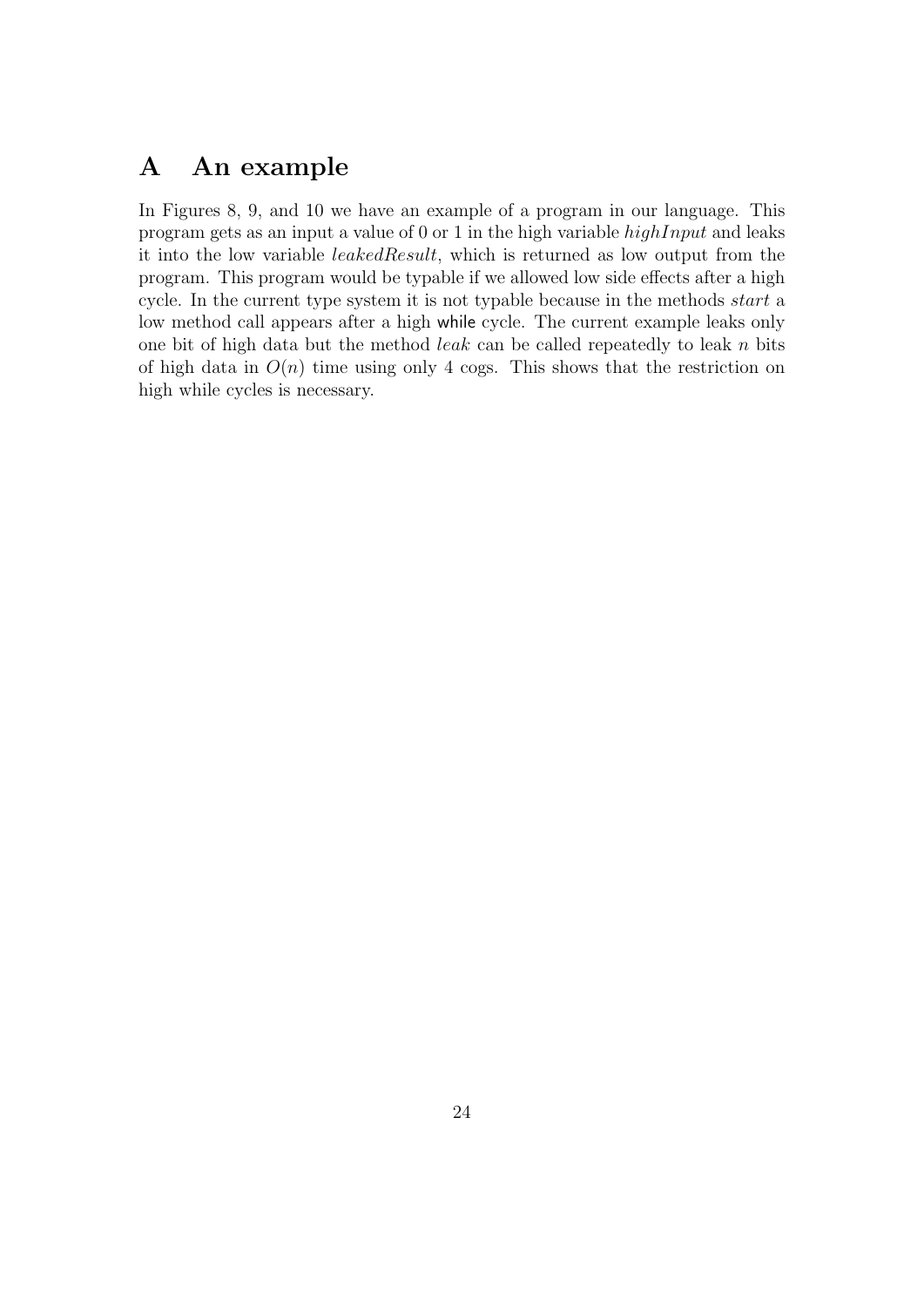```
class FalseLeader{
      \ln t_H h(int : (L, \mathsf{Int}_H) \stackrel{L}{\rightarrow} \mathsf{Cmd}^L(\mathsf{Int}_L))(hh)Int_L dummy
             h := hh; \; dummy(start:(L,Leaker_L) \stackrel{L}{\rightarrow} \mathsf{Cmd}^H(\mathsf{Int}_L))(leaker){
             Int_L dummy
             while<sub>H</sub> (h) skip;
             leaker!_LwriteTrue(); dummy\}(finish:(H,)\stackrel{H}{\rightarrow} \mathsf{Cmd}^L(\mathsf{Int}_H))()\{Int_H dummy
             h := 0; dummy
}
class TrueLeader\ln t_H h(int : (L, \mathsf{Int}_H) \stackrel{L}{\rightarrow} \mathsf{Cmd}^L(\mathsf{Int}_L))(hh)Int_L dummy
             h := hh;dummy}
       (start:(L,Leaker_L) \stackrel{L}{\rightarrow} \mathsf{Cmd}^H(\mathsf{Int}_L))(leaker){
             Int_L dummy
             while<sub>H</sub> (h = 0) skip;
             leaker!_LwriteFalse();dummy}
       (finish:(H,)\stackrel{H}{\rightarrow} \mathsf{Cmd}^L(\mathsf{Int}_H))()\{Int_H dummy
             h := 1;
             dummy}
}
```
Figure 8: An example of a program (part 1)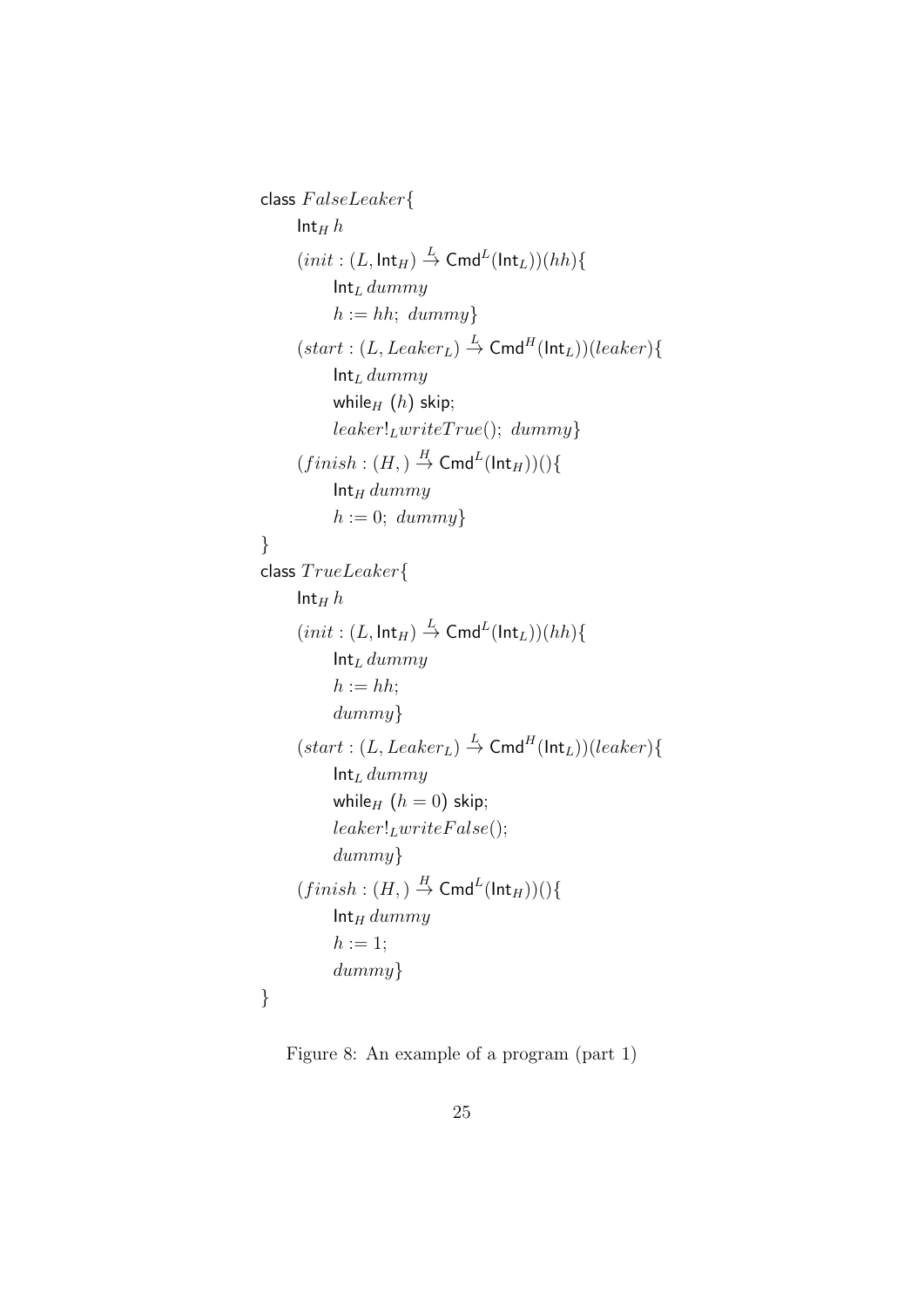```
class Leaker{
     \ln t_L lInt_L true WrittenInt_L falseWritenFalseLeader_L falseLeaderTrueLeader_L trueLeader(leak: (L, Int_H) \stackrel{L}{\rightarrow} \mathsf{Cmd}^L(\mathsf{Int}_L))(hh)Int_L result\mathsf{Fut}_L^L(\mathsf{Int}_L)\, futtrueWriter := 0; falseWriter := 0;if (falseLeaker = null) (falseLeaker := new cog FalseLeader;
                                        trueLeader := new \text{ cog } TrueLeader else skip;
           fut := falseLeader!_Limit(hh); await_L(fut);fut := trueLeader!_Limit(hh); await_L(fut);falseLeader!_Lstart(this); trueLeaker!_Lstart(this);while<sub>L</sub> (trueWritten = 0) skip;
           while<sub>L</sub> (falseWritten = 0) skip;
           result := l; result}
      (writeTrue: (L,) \overset{L}{\rightarrow} \mathsf{Cmd}^L(\mathsf{Int}_L))()\{Int_L dummy
           \mathsf{Fut}_H^L(\mathsf{Int}_H) \, futl := 1;
           fut := trueLeader!_H finish(); await_H(fut);
           trueWriter := 1; \; dummy(writeFalse: (L,) \stackrel{L}{\rightarrow} \mathsf{Cmd}^L(\mathsf{Int}_L))()\{Int_L dummy
           \mathsf{Fut}_H^L(\mathsf{Int}_H) \, futl := 0;fut := trueLeaker!_H finish(); await<sub>H</sub>(fut);
           falseWriten := 1; dummy}
```
Figure 9: An example of a program (part 2)